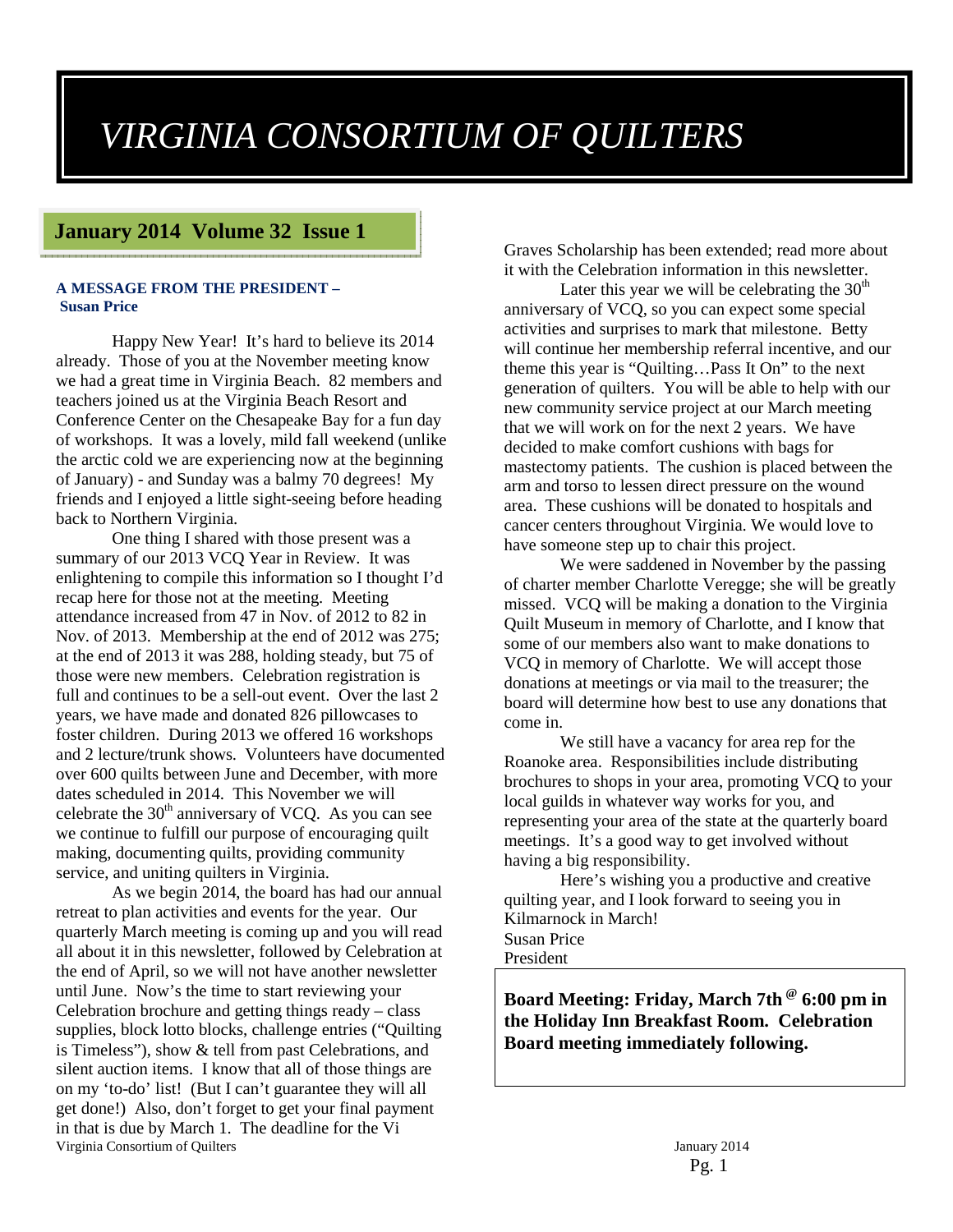#### *MEET YOUR BOARD OF DIRECTORS*

|                | <b>Position</b>           | <b>Name</b>               | <b>Phone</b> | E-mail                      |
|----------------|---------------------------|---------------------------|--------------|-----------------------------|
| 1              | President                 | <b>Susan Price</b>        | 703-569-7421 | sueprice@cox.net            |
| $\mathfrak{2}$ | <b>VP</b>                 | Faye Hannah               | 757-410-0846 | quilterfayeh@gmail.com      |
| 3              | Secretary                 | Grey Castro               | 757-748-2530 | greycastro@cox.net          |
| 4              | Treasurer                 | Marty Green               | 540-967-3203 | mgcgreen@hotmail.com        |
| 5              | Membership                | <b>Betty Blessin</b>      | 336-520-4255 | bblessin@triad.rr.com       |
| 6              | Historian                 | Joan McGowan              | 703-323-6048 | joquilter@aol.com           |
| $\tau$         | Programs                  | <b>Karan Fisher</b>       | 757-761-1173 | karanfisher@cox.net         |
| 8              | Facilities                | Debi Harding              | 757-615-7758 | debi.harding@wellsfargo.com |
| 9              | Newsletter                | Heather Zavagnin          | 770-845-5190 | queennefri@aol.com          |
| 10             | <b>Web Mistress</b>       | Mary Grogan               | 202-262-0142 | maryg@infovisions.org       |
| 11             | Publicity                 | Heather Zavagnin          | 770-845-5190 | queennefri@aol.com          |
| 12             | <b>Celebration Chair</b>  | Heather Zavagnin          | 770-845-5190 | queennefri@aol.com          |
| 13             | <b>Community Service</b>  | Vacant                    |              |                             |
|                |                           |                           |              |                             |
|                | <b>Area Reps</b>          |                           |              |                             |
| 1              | Northern VA               | Joan McGowan              | 703-323-6048 | joquilter@aol.com           |
| $\mathfrak{2}$ | Shenandoah Valley         | Dianne Reasons            | 540-942-5948 | dreasons@lumos.net          |
| 3              | Roanoke                   | Vacant                    |              |                             |
| 4              | Charlottesville-Lynchburg | Deb Schupp                | 540-604-0988 | debschupp@mindspring.com    |
| 5              | Richmond                  | <b>Karen DuMont</b>       | 804-233-7750 | kmdumont@comcast.net        |
| 6              | Fredericksburg            | <b>Betty Lee Stickler</b> | 804-435-2574 | bpsmimi@sticklers.net       |
| 7              | Southwest                 | <b>Betty Blessin</b>      | 336-520-4255 | bblessin@triad.rr.com       |
| 8              | Tidewater-Peninsula       | <b>Bonnie Timm</b>        | 757-483-4909 | botqg@verizon.net           |
| 9              | Tidewater-Southside       | Debi Harding              | 757-615-7758 | dharding $13@cov.net$       |



#### **Advertising for Newsletter & Roster**

| Newsletter                             | Roster                                        |  |
|----------------------------------------|-----------------------------------------------|--|
| \$10.00                                | \$20.00                                       |  |
| 15.00                                  | 30.00                                         |  |
| 30.00                                  | 60.00                                         |  |
| 50.00                                  | 100.00                                        |  |
|                                        | 125.00                                        |  |
|                                        |                                               |  |
| \$5.00 - available ONLY to VCQ Members |                                               |  |
|                                        | Classified Ad (50 word max - Newsletter only) |  |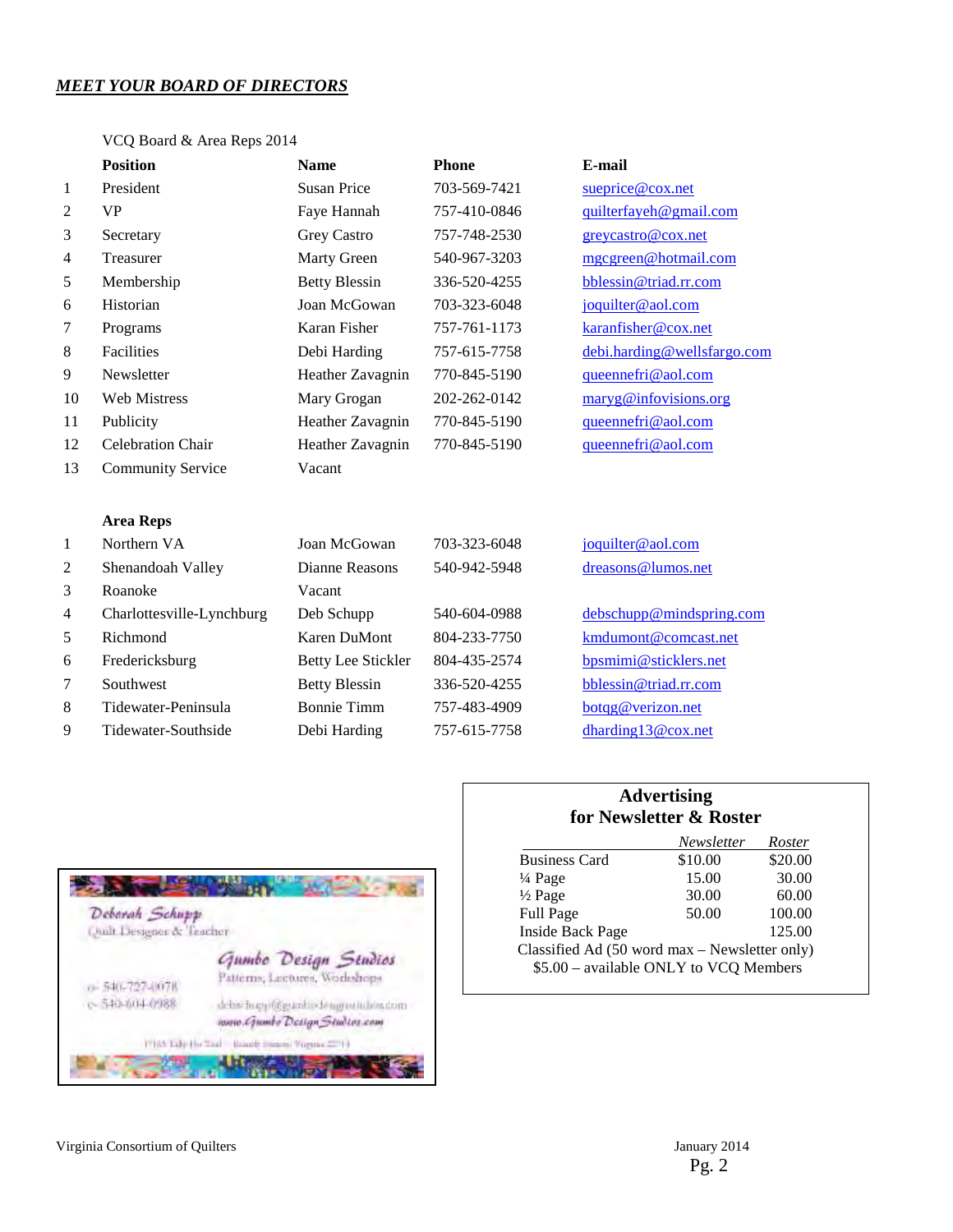#### **VCQ General Meeting Virginia Beach, VA November 9, 2013**

The meeting was held at the Virginia Beach Conference Center and called to order at 12:43 p.m. by Susan Price, President. Susan thanked the Tidewater Quilter's Guild for hosting the event. Susan welcomed everyone and 3 new members received gifts.

A motion was made and accepted to approve the minutes of the August 9, 2013 meeting which were posted in the September newsletter. Karin McElvein made the motion to accept the minutes, Sherry Whitford seconded.

Two thinking-of-you cards were passed around for members Charlotte Veregee and Karen Dumont. Susan announced that the fall quarterly report will be available soon for American Quilt Study Group's (AQSG) publication. The handout has information on accessing their website.

Susan passed on additional quilting news; a Michigan quilter won the tip prize (\$200,000) in the ArtPrize contest. Member Nan Noose helped make a  $19<sup>th</sup>$  century reproduction quilt that is on exhibit at The International Quilt Study Center & Museum in Nebraska. The original quilt was made from recycled clothing and a quilted petticoat. Reproduction clothing items were also made by the staff and volunteers of Colonial Williamsburg. Member Sherry Whitford was IQF in Houston when the Alzheimer's Quilt Initiative reached the \$1 million mark in research fundraising.

Virginia Quilt Museum will host the Stargazing Exhibit thru December 14. The exhibit included star quilts from AQSG and museum collection; Online Silent Auction, Little Quilts, Big Talents thru December. Donate a star-shaped holiday ornament 5" or smaller for fundraising. The Virginia Historical Society will exhibit The Great Western Virginia Cover-Up: Historic Quilts and Bedcovers through January 5, 2014.

Susan read and presented an Annual Review of VCQ Activities. A handout was also given out to members.

Joan McGowan introduced the slate of officers for a vote by the membership; Fay Hannah – VP, Marty Green – Treasurer, and Betty Blessin – Membership. Nominations from the floor were also requested. The membership at the November meeting voted unanimously to approve the slate of officers. The Roanoke Rep position is still vacant.

Faye Hannah presented Treasurer Reports from January through October 2013. The checking account balance as of October 18 was \$28,895.18. The money market balance was \$10,370.70. Faye also presented the 2013 proposed/actual budget as of October 31.

Betty Blessin reported 283 members (71 new and 212 continuing) as of November. Member Debra Thompson won the New Member prize drawing. Karan Fisher gave an update on March meeting, Civil War block and Redwork.

The next newsletter deadline is January 17. Information can be sent to Heather Zavagnin. Also, a headcount was taken on those members seeing ad in Country Register.

Joan McGowan, Historian, reported on VCQ's 30<sup>th</sup> anniversary president's quilt display in November 2014, more information will be available in March.

Celebration was full in less than 2 weeks with 15 on the wait list. Items are needed for silent auction at Peddler's table. Kitty Bull presented the challenge of "Timeless Quilting" which includes time and quilting.

The meeting was adjourned at 1:33 p.m.

Respectfully submitted, Grey Castro, Secretary

 **The current newsletter and past newsletters can be viewed and downloaded from the VCQ website at www.vcq.org**

 **Please contact Heather Zavagnin, queennefri@AOL.com or (770)845-5190, or Mary Grogan at webmistress@vcq.org if you are having trouble downloading a copy from the website or if you wish to receive a paper copy of the newsletter thru the US Postal Service.** 

 **If your current physical and/or email address needs to be updated, please fill out the application for membership form at the back of the newsletter or download from the website and send to Betty Blessin, the Membership Coordinator.**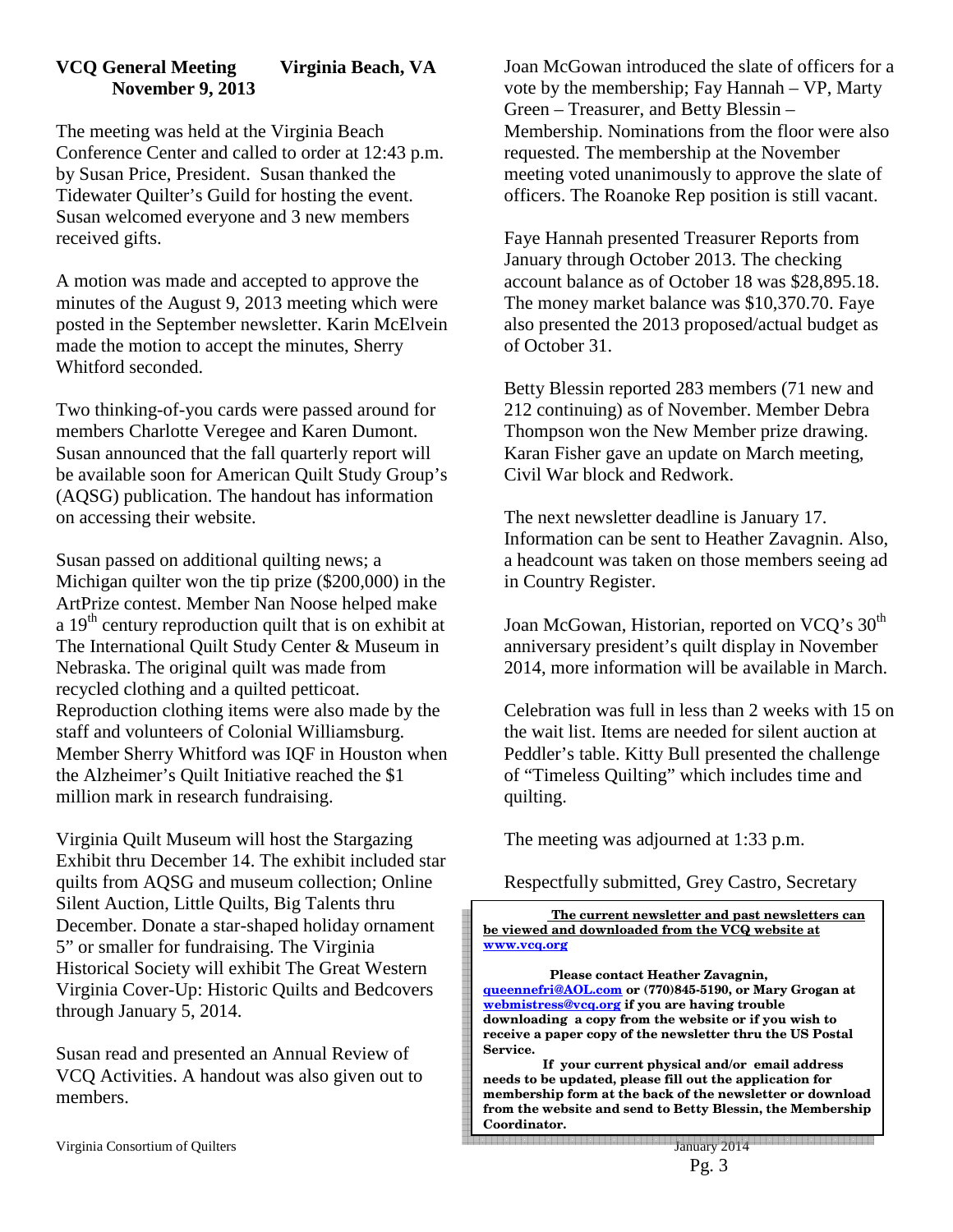# **Calendar of Events**

#### **QUILT DOCUMENTATION DAY**

**Feb. 22, 2014** - 10 am to 4 pm - The Heritage Museum, Dayton, Va (Rockingham County) (snow date March 1) Limit 3 quilts per person. Firstcome, first served. Bring pictures of quilt makers if available for copying. To volunteer or for information, call Neva Hart Ph. 540.427.0184 or email *nevahart@verizon.net* Other days listed on Facebook page: *Virginia Quilt Documentation* 

**December 20, 2013 – April 27, 2014 "Workt by Hand": Hidden Labor and Historical Quilts – National Museum of Women in the Arts (DC)** www.nmwa.org/exhibitions/workt-hand

#### **February 27 - March 2, 2014**

Mid-Atlantic Quilt Festival XXV Hampton Roads Convention Center, Hampton, VA www.quiltfest.com/activities.asp?id=8

#### **March 5-29, 2014**

Wearable Art Festival d'Art Center, 208 E Main St, Norfolk, VA www.d-artcenter.org

#### **April 4-5, 2014**

Quilting: A Living Legacy LQG 2014 Quilt Show Trinity Ecumenical Parish, Rte 122, Moneta, VA www.lakequilters.org/quiltshow/quiltshow.htm

#### **May 30 - June 1, 2014**

Quilters Unlimited 41st Annual Quilt Show Dulles Expo and Conference Center 4320 Chantilly Shopping Center, Chantilly, VA 20153 www.quiltersunlimited.org/quiltshow

#### **June 20-22, 2014**

The World of Quilting presented by Tidewater Quilters' Guild Shriner's Auditorium, Khedive Shrine Center 645 Woodlake Dr, Chesapeake, VA 23320 For info, contact Lola McCracken mangofrau@gmail.com or Millie Johnson johnsonajm@aol.com

#### **July 9-12, 2014**

Blue Ridge Quilt Festival Blacksburg Middle School 3109 Price's Fork Rd, Blacksburg, VA 24060 brqfest@aol.con www.brqfestival.com

Virginia Consortium of Quilters January 2014

#### **Calendar of Events Cont'd**

#### **September 20-21, 2014**

2014 Richmond Quilt Show sponsored by Richmond Quilters Guild Commonwealth Building at the Richmond International Raceway Sat 10-6pm, Sun 11-5pm \$7 adults, \$3 children 16 and under \$5 group tickets (five or more) in advance through rqgshow@gmail.com www.richmondquiltguild.com/quiltevents.shtml

#### **November 7-16, 2014**

Quilter's Quest Shop Hop - MD & northern VA www.quiltersquest.org

#### **SWVA Quilt News**

We bring you news and updates on quilt and fiber art related events and activities in Southwest Virginia. Would you like to receive this monthly e- newsletter? Please sign up at

http://kutauber.wix.com/SWVAQuiltNews

\*\*\*\*\*\*\*\*\*\*\*\*\*\*\*\*\*\*\*\*\*\*\*\*\*\*\*\*\*\*\*\*\*\*\*\*\*\*\*\*\*\*

Do you know of an upcoming event? Would you like to see it listed in the SWVA Quilt News? Send an email to SWVAQuiltNews@aol.com

#### **VCQ Events:**

**March 8, 2014 Kilmarnock April 24-27, 2014 Celebration Smith Mountain Lake August 9, 2014 TBD November 8, 2014 Harrisonburg** 

The following are the **Deadline Dates** for item submissions to the newsletter staff: **June 13<sup>th</sup>** 2014 for August 9<sup>th</sup> meeting **September 12<sup>th</sup> 2014** for November  $8<sup>th</sup>$  meeting Material can be sent electronically (preferred) to queennefri@aol.com OR mailed to: Heather Zavagnin, 87 White Oak Landing Rd, King William, VA 23086:

We send all VCQ emails from info@vcq.org. Please check your spam settings to always allow email from  $info@vcq.org$ . Thank you to everyone who is now receiving newsletters and announcements from VCQ by email. You are saving our organization significant money, and making your Newsletter Editor's job go much faster!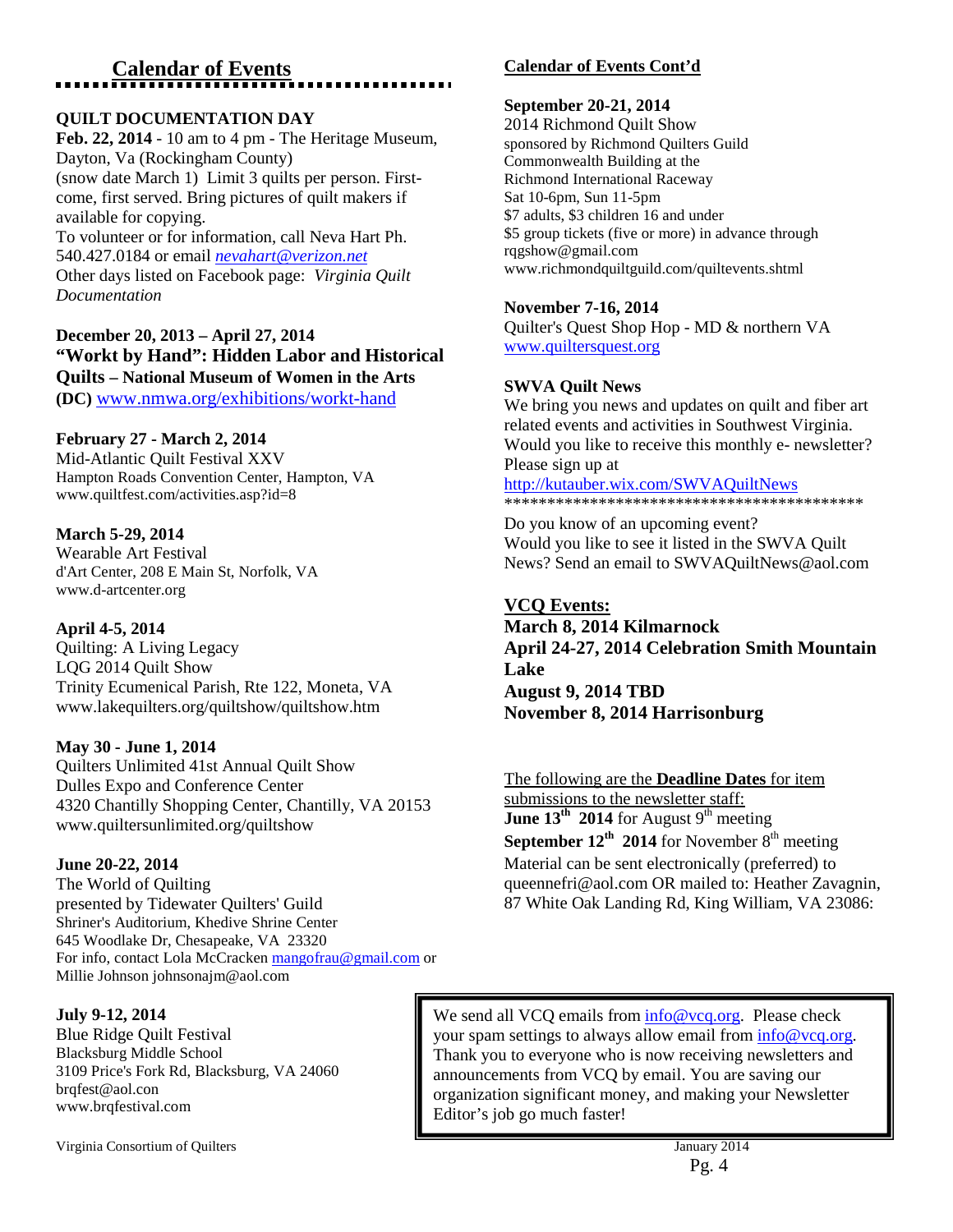

**VIRGINIA QUILT MUSEUM** 301 S. Main Street Harrisonburg, VA 22801 Phone 540-433-3818 Preserving, celebrating, and nurturing Virginia's quilting heritage

### **www.vaquiltmuseum.org**

Designated the "**official quilt museum of the Commonwealth**" by the General Assembly

#### **VIRGINIA QUILT MUSEUM SPOTLIGHTS REGIONAL ARTISTS IN 2014**

In 2014, walls of the Virginia Quilt Museum's historic house will spotlight traditional along with contemporary quilted textiles, created in separate regions of the state.

*QUILTS OF SOUTHWEST VIRGINIA: FROM BEDROOM TO BOARDROOM* will open the museum's season on Jan 14, 2014 with 3 traditional quilters (the "bedroom") and 7 contemporary artists ("boardroom" pieces). This exhibit will feature examples of the best hand quilted and machine quilted art being made today in Virginia's mountains.

Beautiful quilts have long been important to the cultural heritage of this region, but the public perception has been those quilts are purely functional rather than artistic. Guest curator Linda Fiedler of Meadows of Dan, Va. points out that this is a false perception. All the featured quilt makers in this exhibit have won awards for their art at shows at the regional and national levels. "Both traditional and studio art quilt styles can be artistically created yet functional," states Fiedler, herself a nationally recognized quilt artist. Quilt lovers will be able to judge for themselves whether regional traditions and preferences influence working artists. The exhibit will be displayed Jan 14 - April 26, 2014.

Also starting in January, *REMEMBERING ANNA: QUILTS BY ANNA HOLLAND*. Quilter Anna Coe Dean Holland lived in the eastern part of Virginia when she started quilt guilds in the 1970s and began making quilt patterns. Her expertly-made quilts, especially elaborate applique, are cherished by her family and guild friends as legacies of Anna's generous friendship and inspiration.

Contrasting the large traditional quilts of Anna Holland will be an exhibit of *MINIATURE QUILTS BY*  **KATHIE RATCLIFFE** from Waterford, VA. She hand sews miniatures measuring 8" square, using new fabrics in traditional star and pieced patterns. Her quilts and prints are available through her website www.ninepatchstudio.com.



BEDROOM TO BOARDROOM: EYE OF THE TIGER by Anne Reardon, Eggleston, VA 42" x 32"

Blue Star Museum, the Virginia Quilt Museum, designated Virginia's official quilt museum, is located in Harrisonburg, VA, 130 west of Washington, DC. See www.vaquiltmuseum.org for events related to exhibits throughout the season. Follow Facebook and Twitter for updates. The museum is open Tuesday through Saturday, 10 am to 4 pm. Group tour rates are available.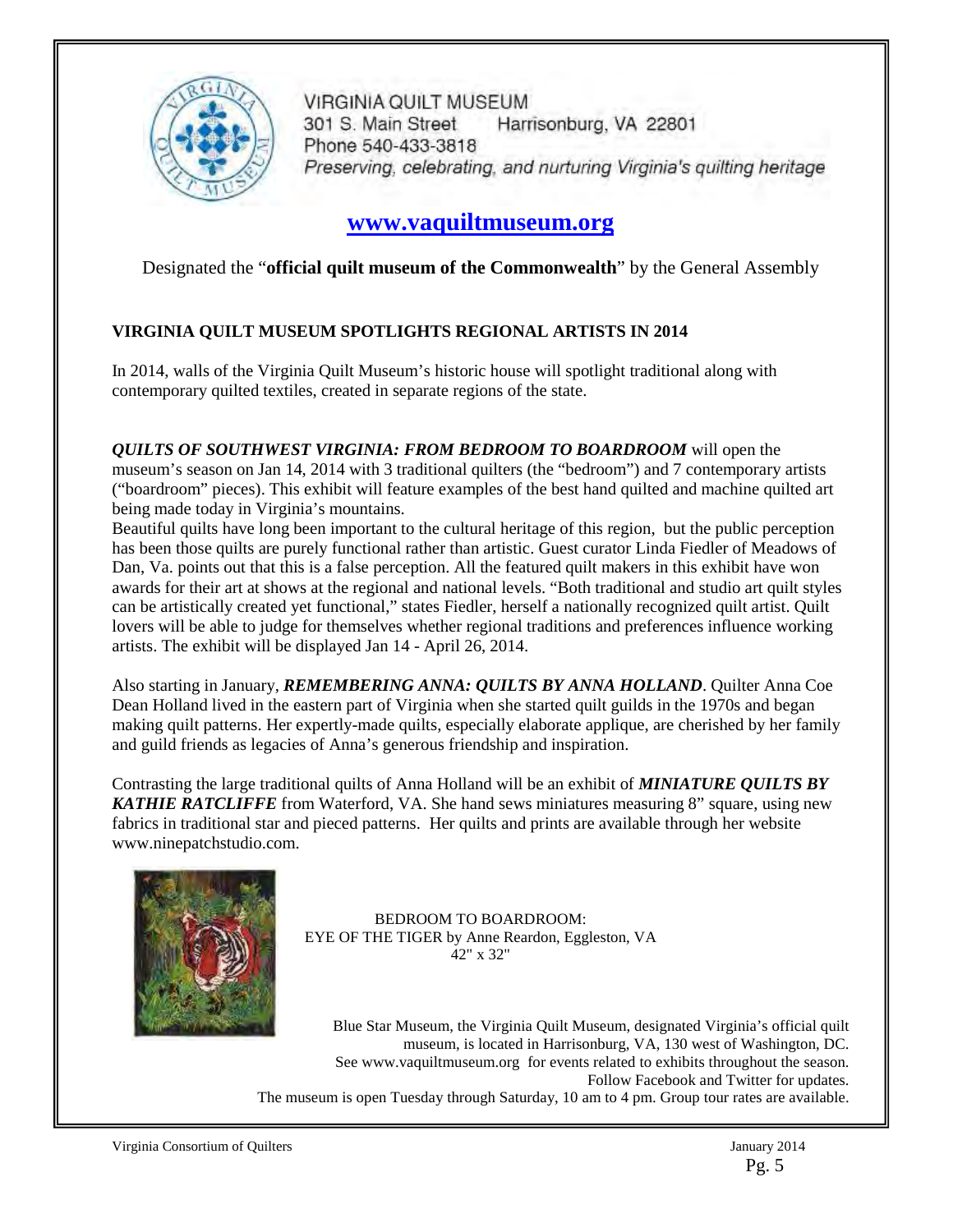# **Virginia Consortium of Quilters 2014 Application for Membership**

|                         | Name: <u>Name:</u> Phone: ( )                                                                                                                                                                      |            |                                                                                                                                                                                                        |
|-------------------------|----------------------------------------------------------------------------------------------------------------------------------------------------------------------------------------------------|------------|--------------------------------------------------------------------------------------------------------------------------------------------------------------------------------------------------------|
|                         |                                                                                                                                                                                                    |            |                                                                                                                                                                                                        |
|                         |                                                                                                                                                                                                    |            |                                                                                                                                                                                                        |
| check the box below.)   |                                                                                                                                                                                                    |            | Email address: The address of the set of the set of the set of the set of the set of the set of the providing my email address I understand that I will receive the newsletter electronically unless I |
|                         | $( )$ I wish to receive a <i>paper copy</i> of the quarterly newsletter.                                                                                                                           |            |                                                                                                                                                                                                        |
| period, yours will not. | Your membership can be paid for multiple years (up to 5 years) with this form. This date will be<br>on your membership card and the mailing label of each newsletter. If dues increase during this |            |                                                                                                                                                                                                        |
|                         | ( ) New Member (Referred by<br>Amt: $\frac{\text{Amt:}\$}{\text{($20.00 per year up to five years.)}}$ (Make check payable to "VCQ")                                                               |            |                                                                                                                                                                                                        |
|                         | () Renewal Amt: \$_____________(make check payable to "VCQ" and include SASE)<br>(\$20.00 per year up to five years.)                                                                              |            |                                                                                                                                                                                                        |
|                         |                                                                                                                                                                                                    |            | Renewal Members Only: Please enclose with your payment, application and a self-addressed                                                                                                               |
|                         | stamped envelope (SASE) for your membership card.                                                                                                                                                  |            |                                                                                                                                                                                                        |
|                         |                                                                                                                                                                                                    |            |                                                                                                                                                                                                        |
|                         | I teach and/or lecture about quilting.                                                                                                                                                             |            |                                                                                                                                                                                                        |
|                         | I may be willing to drive others from my area to VCQ meetings. Yes                                                                                                                                 |            | No                                                                                                                                                                                                     |
| <b>Mail to:</b>         | <b>Betty Blessin, Membership Coordinator</b><br>105 E. Church Street<br><b>Martinsville, VA 24112</b>                                                                                              |            |                                                                                                                                                                                                        |
| For Membership Only:    | Ck. No.                                                                                                                                                                                            | Exp. Year: | Area:                                                                                                                                                                                                  |

Rev. 1/12/2013

Virginia Consortium of Quilters January 2014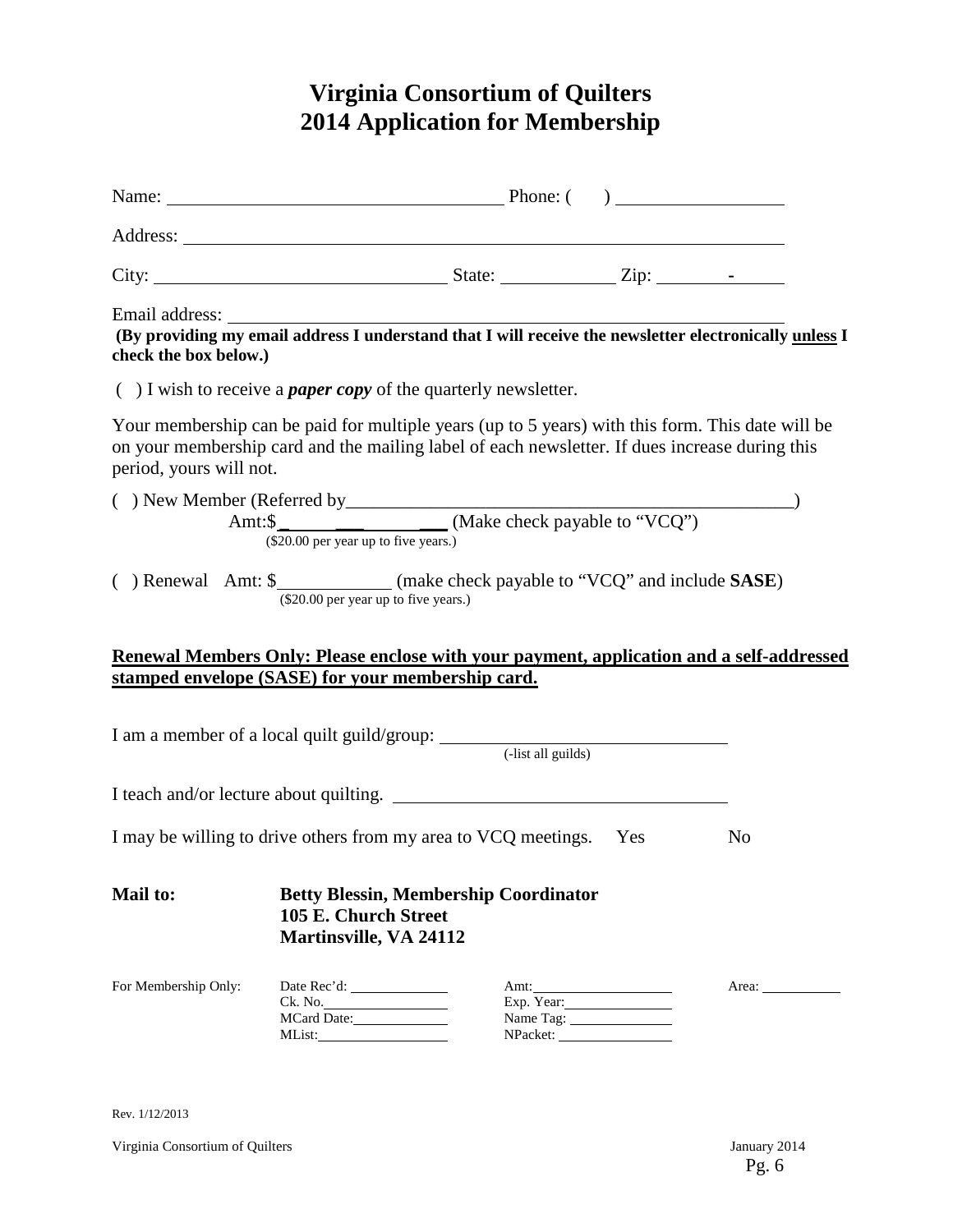# **You are invited to Tea!!!**



|       | Hostess: Ms. Linda Montross |                                            |                                  |  |
|-------|-----------------------------|--------------------------------------------|----------------------------------|--|
|       |                             |                                            | Member in good standing with the |  |
|       |                             |                                            | Tavern Guild & Rivah Quilters    |  |
| When: |                             | March 7, 2014<br>$2:00$ pm until $5:00$ pm |                                  |  |

- **Where: At her home 52 Spinnaker Court Heathsville, VA 22473**
- **RSVP: Email:** AMOVOS@AOL.COM

Ladies…. Ms. Linda Montross has graciously invited VCQ members that are arriving on Friday, March  $7<sup>th</sup>$ , to join her for tea at her home and share a beautiful view of the Chesapeake Bay. If you wish to partake in this honored Southern tradition of Afternoon Tea, please RSVP with Ms. Montross by emailing her at **AMOVOS** @aol.com.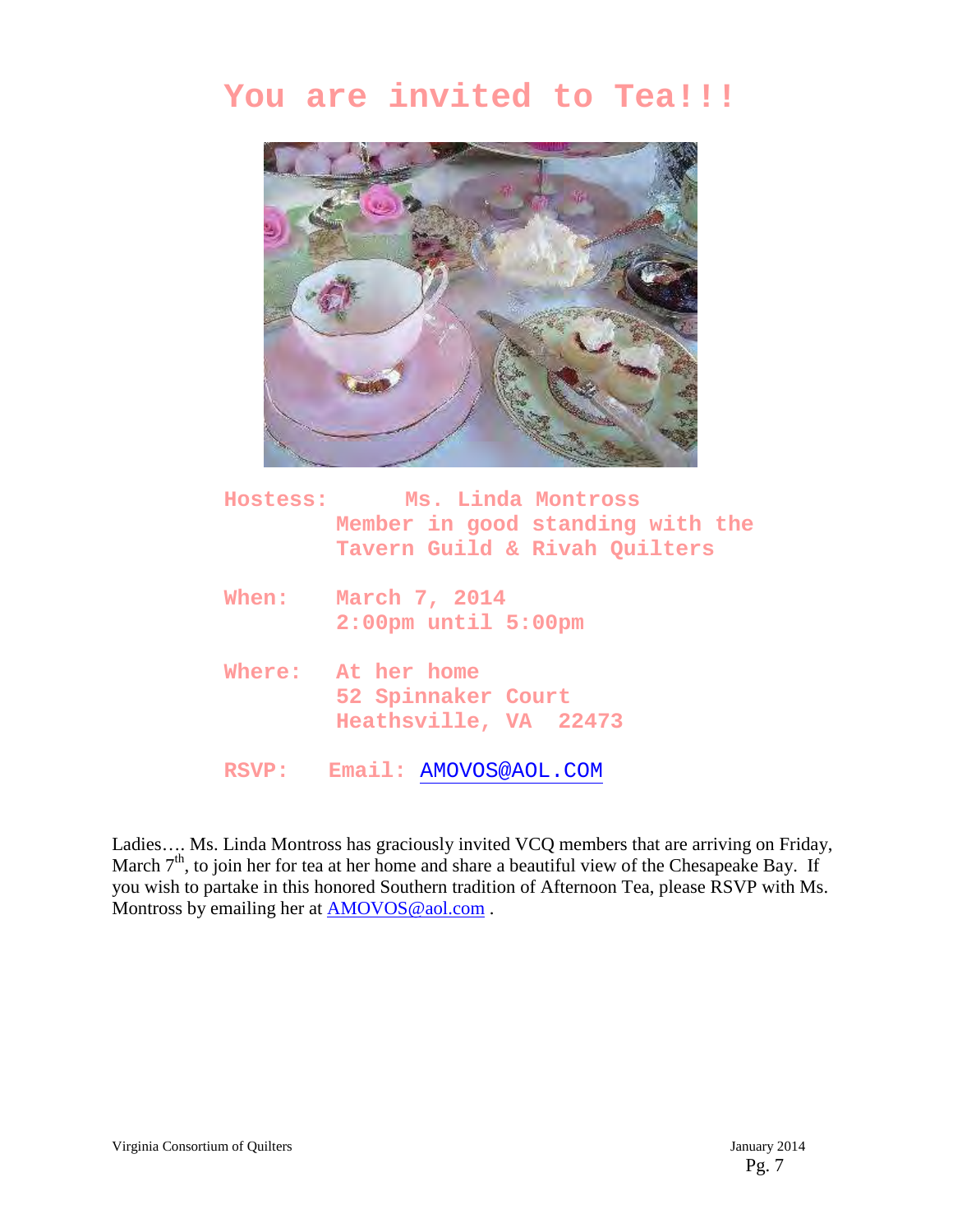#### **Virginia Consortium of Quilters Meeting in Kilmarnock, VA March 8, 2014 Sponsored by the Tavern Quilt Guild and Rivah Quilt Guild**

#### **Accommodations**:

Lodging will be at the **Holiday Inn Express Kilmarnock,** 599 North Main Street, Kilmarnock, VA 22482 Tel: (804) 436-1500

The cost is \$77 per room with two double beds or one king bed. Total cost per night with tax is \$87.01. A complimentary continental breakfast for up to 4 per room, is included and served at 6:30a.m.-9:30a.m. Make sure to mention VCQ when making your reservation. The rate is guaranteed for 2 nights, should you want to stay.

#### **Directions to the Hotel:**

From the south, Take VA3 through Kilmarnock. If weather permits, it is a delightful walk downtown on Main Street to visit the shops and eating places. The hotel is on the North side of town, just past Pizza Hut on left.

Please google directions as they will be different for most locations.

#### **Meeting Location**: **Kilmarnock Baptist Church**  65 East Church St, 22482 Telephone: (804) 435-1703

#### **Directions to Kilmarnock Baptist Church from the Holiday Inn Express:**

Turn right out of hotel on VA3 (N Main Street). Continue for 1.2 miles. Turn left onto East Church Street After a few blocks you will see the church on the left

#### **Notes from Karan:**

Your registration form and check to VCQ must be **postmarked by Friday, February 21, 2014** (2 weeks prior to event). **Registrations will close after this date without exception. Any registrations postmarked after February 21, 2014 will not be accepted and will be returned**. Please fill out your registration form completely as this information is very vital to ensure proper confirmation mailing of your postcards.

**You will receive a postcard with your registration confirmation – Bring your postcard!! It is your MEAL TICKET for lunch and door prize drawing.** 

**Any cancellations must be made by Friday, February 21, 2014 to obtain a refund.** 

**Please wear your nametag to the meeting so we can put names and faces together.** 

#### **Friday, March 7, 2014 Schedule: Dinner on your own**

- 6:00 7:00pm VCQ Board Meeting in Holiday Inn Breakfast Room
- $\triangleright$  7:00 8:00pm Celebration 2014 Committee Meeting in Holiday Inn Breakfast Room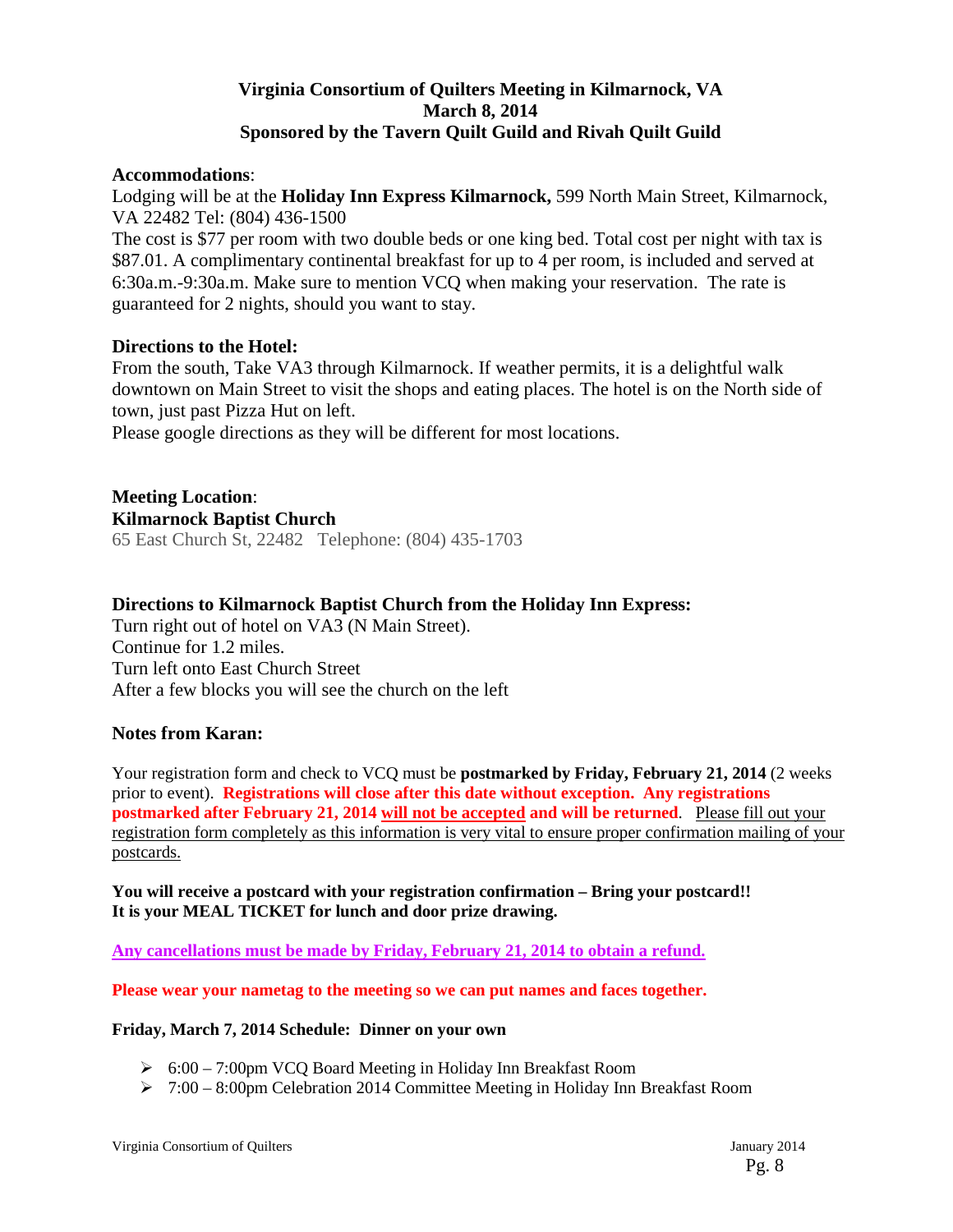#### **Saturday, March 8, 2014 Meeting Schedule:**

- $\geq$  8:30 9:00 AM Registration, Coffee<br> $\geq$  9:00 Noon Workshops
- $\geqslant 9:00 N$ oon
- $\triangleright$  Noon 12:45PM Lunch
- $\geq 12:50 1:20$ PM Business meeting
- $\geq 1:30 3:30$ PM Workshops reconvene
- $\geq$  3:45 4:15 PM Show and Tell

# Shops Near Kilmarnock Area

Briar Patch Quilt Shop 12 Tammy Drive Whitestone, VA Ph: 804-435-9065

Material Girl Quilt Shop 16658 Northumberland Hwy Reedville, VA 22539 Ph: 804-453-6003 E-mail: materialgirl@nnwifi.com www.materialgirlnn.com

2 B's Quilt Shop 2324 Grey's Point Road Topping, VA 23169 Ph: 804-758-2642 E-mail: TheBs@2BsQuiltShop.com

> Field's Quilting & Craft Supplies 6552 Main Street Gloucester, VA 23061 Ph: 804-693-6120 www.facebook.com/FieldsQuiltingAnd

**CraftSupplies** 

Franklin's Sewing Machine Repair 11051 Richmond Road Warsaw, VA 23061 Ph: 804-333-3533

www.2bsquiltshop.com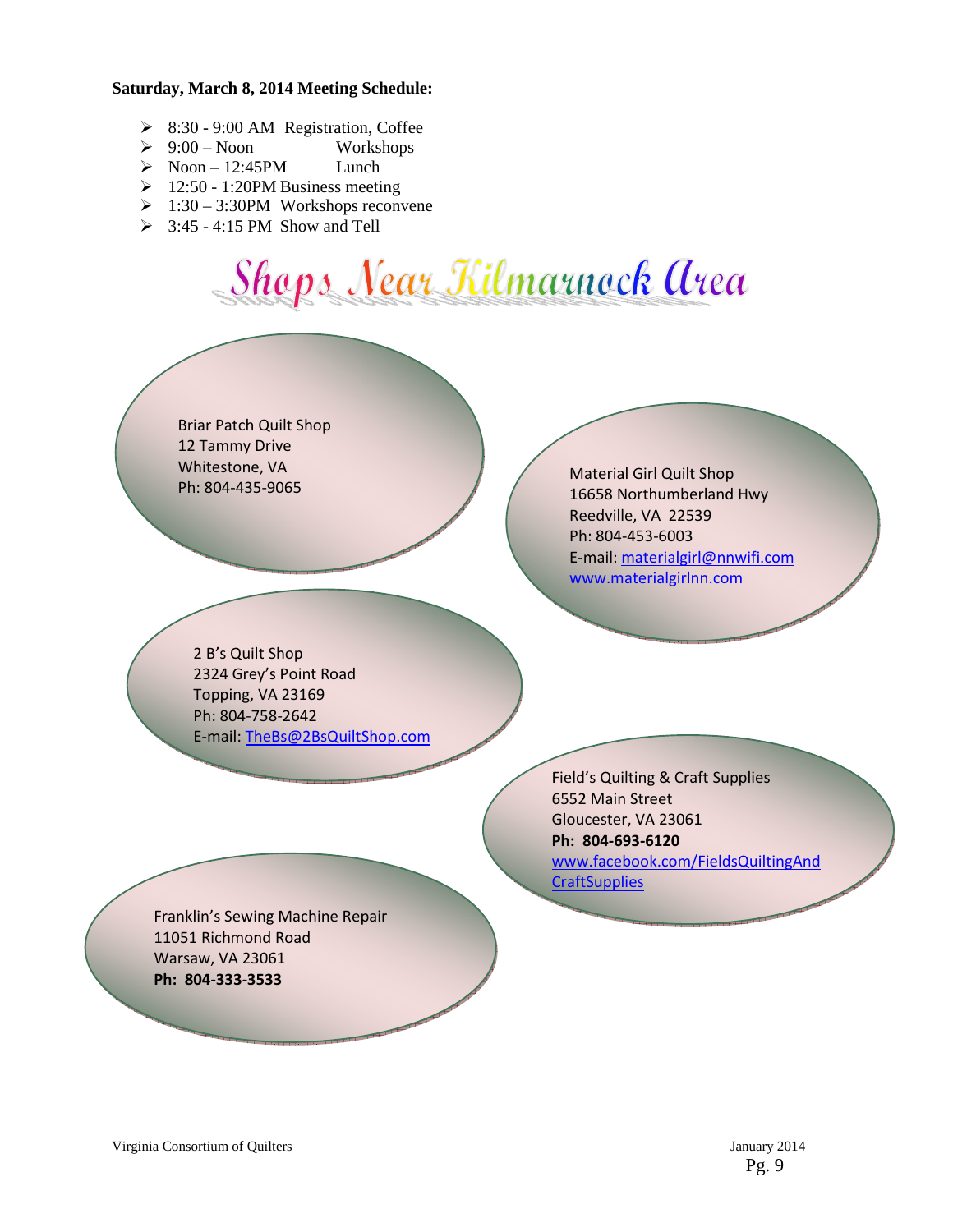**Workshops \*\*\*\*\*\*\*\*\*\* Workshops \*\*\*\*\*\*\*\*\*\* Workshops \*\*\*\*\*\*\*\*\*\* Workshop A: Introduction to Chenille with Brenda Gerhart** 





#### **Skill Level: All levels**

Learn the technique of creating Chenille. Students can make a throw pillow, placemats or small area rug. The size & purpose of your project will depend on the dimensions of your panel. All projects are comprised of 6 panels as outlined below:

## **Material & Supply List:**

**Fabric Requirements**:

3 identical fabric panels

1 background panel

1 backing panel

1 **batting panel IMPORTANT**: These 3 panels must be cut 2-3 inches larger than the identical panels on all 4 sides

#### **ADVANCE PREPARATION** for workshop:

No need to prewash fabric. Precut the background panel, batting panel and backing panel prior to coming to the workshop.

#### **SUPPLIES**:

Sewing machine in good working order Chenille Cutter (found at any quilt/fabric shop) Extra Filled Bobbins Safety Pins or spray adhesive (preferred – like 505) **Scissors** Rotary cutter, cutting mat, rulers, etc

**About Your Teacher – Brenda Gerhart:** After 30 years of quilting, I still feel like a kid at Christmas when visiting a fabric store. I am a member of the Uptown Quilt Guild in Warsaw, VA and I regularly teach classes at 2 B's Quilt Shop and Sew Happy fabric shop.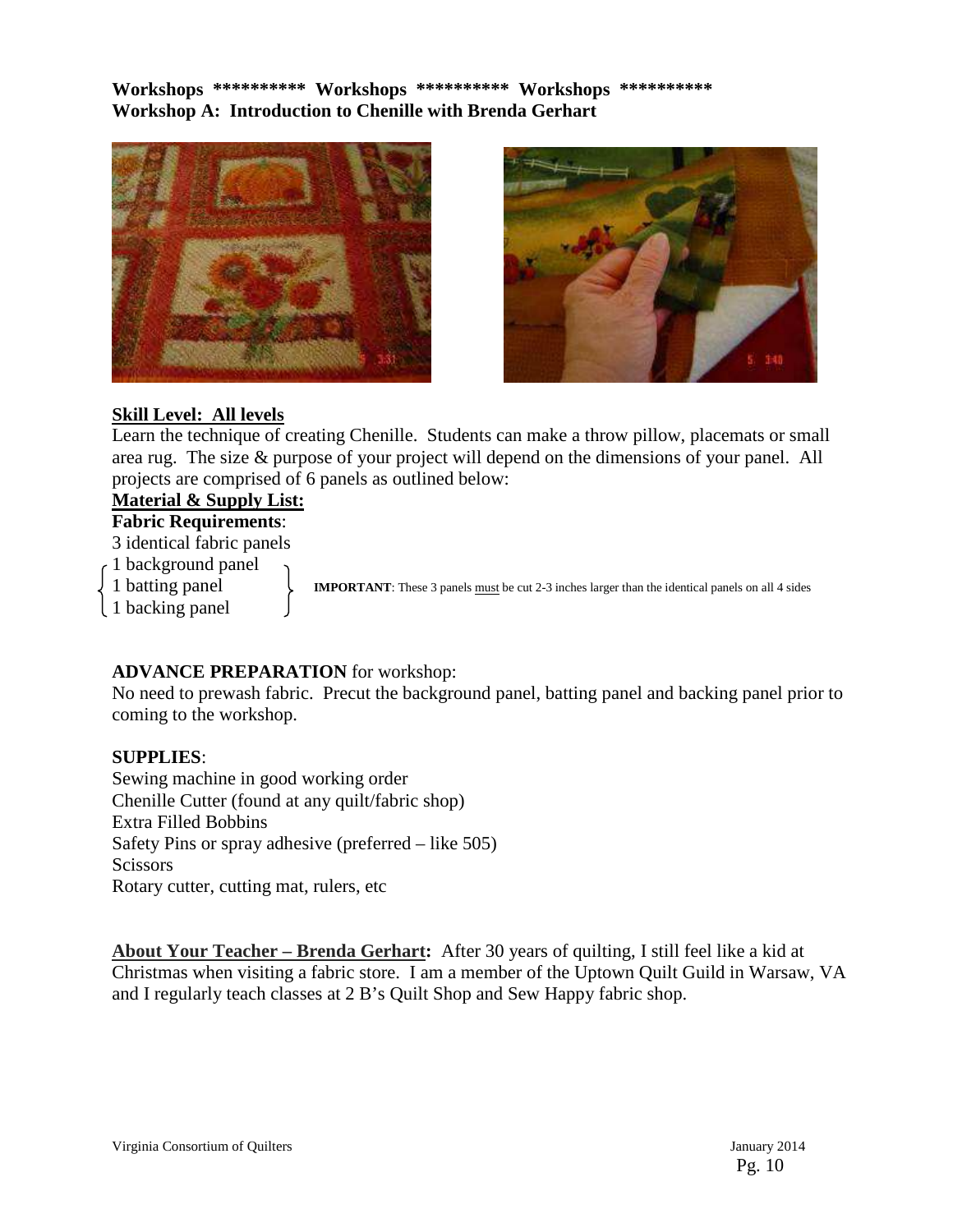#### **Workshop B: Reproduction Civil War Blocks Cot Quilt with Lisa House**





#### **Skill level:** Beginner/Intermediate

**Hand piecing workshop:** Students will learn the traditional skills of hand piecing and quilting.

#### **Materials/Supplies:**

- Sharp Scissors
- Neutral color threads (beige, tan, greys, brown, black
- Needles  $&$  straight pins
- Pencil or other marking tool
- Small ruler

**Kit:** A kit will be available for purchase at **\$5.00 to take home** your block **OR free** to complete and donate your block to the quilt that will be assembled to give to one of our American Hero's. (kit fees will be paid direct to your teacher). If you prefer to use your stash, please use "reproduction" fabric and use the cutting instructions below to prepare in advance of your workshop:

#### **Fabric & Cutting:**

For 1 block: Fabric #1 Dark or Medium  $-1$  square,  $11$ " x  $11$ "; cut into quarters diagonally to make 4 triangles Fabric #2 Dark or Medium – cut into 2 5/8" x 9" rectangles (need 4 of these) Fabric #3 Muslin – cut one  $2\frac{5}{8}$ " x  $2\frac{5}{8}$ " square Batting  $-14$ " square Backing  $-15$ " square coordinating fabric

**About Your Teacher – Lisa House:** I am a QUILTER. I am an expert at nothing, but a seeker of any and all needle crafts. My first quilt (1974) was a 9 patch with a sheet for the backing and tied with lovely yarn ties. I was very proud!! I discovered quilting on TV, then took classes, and joined guilds. Thank you, to all the wonderful teachers who have kept me on the lifelong quilting journey. When the VCQ published the *Quilts of Virginia* book, I bought it and poured through its incredible documentations, and rested on page 61. The "Tents of Armageddon" was a local quilt with rich history, and it began my reproduction path. I found that by recreating a quilt in the style of the past, I learned not only the time honored technique, but also the story of the quilt, and much

Virginia Consortium of Quilters January 2014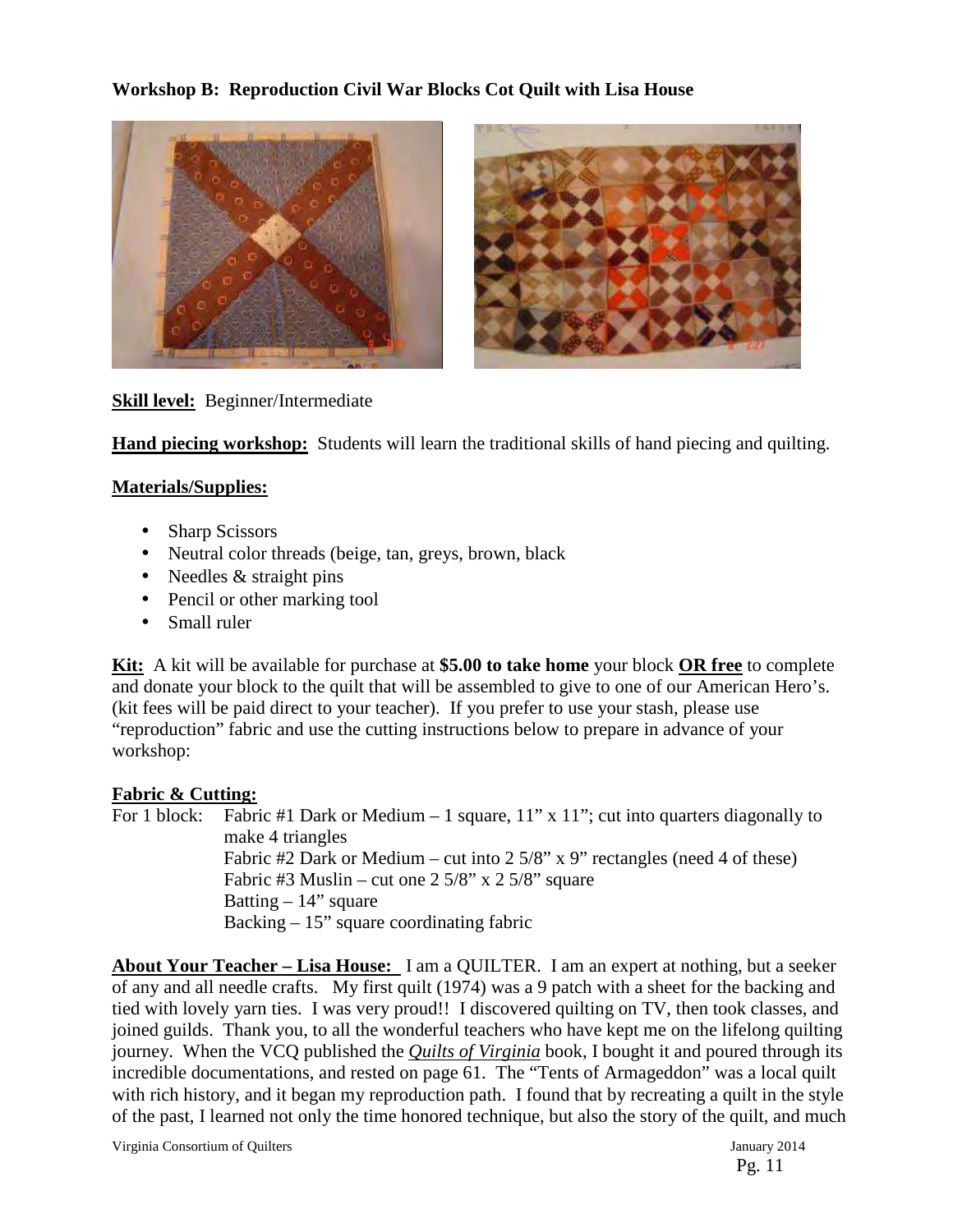about the time it was created. I am now a reproduction addict. I am a member of Stone House Quilters in Manassas, the Tavern Quilt Guild in Heathsville, and Greenwich Presbyterian Church Quilters in Nokesville. The Greenwich Presbyterian Church Quilters sponsor a community quilting event in the Manassas area each January where we complete 75-100 quilts in one day and this resulted in the group being awarded the Agnes L. Colgan Community Service Award in 2012. Lastly, I am married to a dairy farmer, have 4 children, 7 grandchildren and a room full of my addiction to fabric.

#### **Workshop C: Introduction to Redwork with Nancy Street**

#### **Skill level:** Beginner

**Hand Workshop:** This class will teach the most novice everything required from tracing the pattern, loading embroidery needle, loading the hoop, three main embroidery stitches required to complete the project, how to start and end stitching and since the pattern will already be traced on to the kit fabric more advanced folks can immediately start stitching.



#### **Materials & Supply List:**

A kit will be available for purchase from your instructor at a cost of \$20.00. The kit will include everything needed to complete this class with the exception of the embroidery scissors & a thimble.

#### **Full Supply List (only if not purchasing kit from instructor:)**

Redwork pattern "The Quilting Friends" by Cathy Parker (www.quiltingbeedesigns.com) **These will be available for purchase at your workshop for \$9.00 plus shipping/tax.**

- (1) fat quarter of white Kona cotton or similar
- (2) skeins of DMC embroidery thread #321
- (1) package of John James embroidery needles (No.9)
- (1) thimble IF you are accustomed to using one for hand work
- (1) 4-inch embroidery hoop
- (1) pair of embroidery scissors
- (1) red #.01 Pigma Pen or one red gel pen (to trace pattern onto fabric)
- (1) light box or sunny window (to trace pattern onto fabric)

If the kit is not purchased, it would be helpful to have the design already traced on the cotton before coming to your workshop since it takes some time to do this. A light table will be available otherwise.

**About Your Teacher – Nancy Street:** Born in Virginia, but raised in Southern Maryland. I raised two sons in Maryland and returned to Virginia after retiring from the Naval Air Station, Patuxent River, MD. I learned to embroider at my mother's knee and started quilting after she passed away and left me with several UFOs in 1998.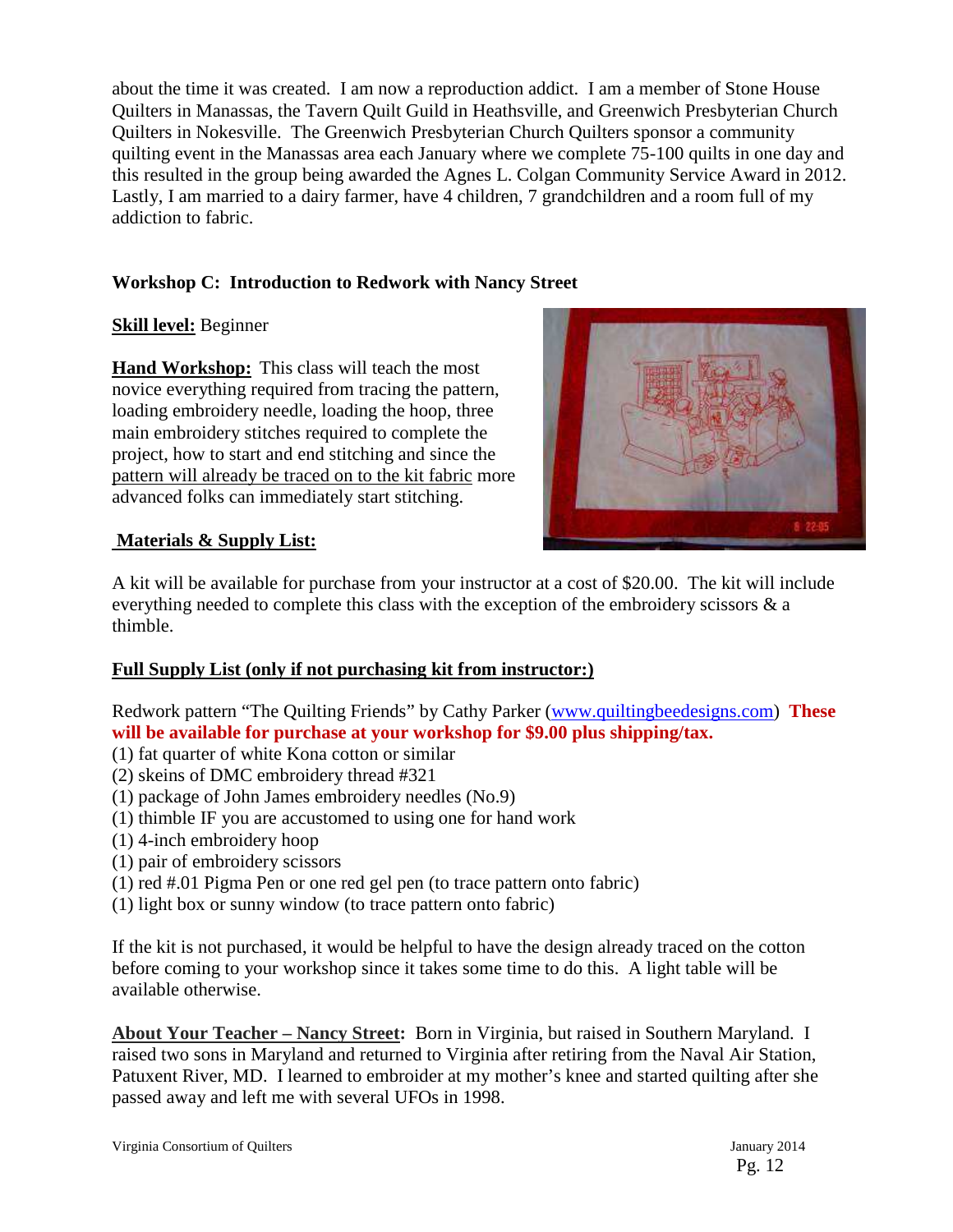#### **Workshop D: Community Service Project - Post Mastectomy Comfort Pillows**



#### **Skill level: All levels**

**Machine workshop:** VCQ regularly selects a project as part of the guild's Community Service program. During calendar years 2014 through 2015 members may register to participate in this workshop to make these wonderful comfort pillows. VCQ will then give them to Breast Cancer Centers or clinics throughout Virginia for breast cancer patients. To help VCQ to achieve this, we ask members to either participate in the workshop, or donate 100% cotton or cotton flannel

fabric of any color, pattern, or print, donate Fiberfil/Poly-fil for the pillow stuffing, and to provide names of Breast Cancer Centers, clinics, hospitals, etc. located in cities, counties, & communities in Virginia.

#### **Materials & Supplies:**

- A pattern will be provided in the workshop
- 1 FQ for pillows
- 1 FQ for cloth bag & strap (this can be identical or coordinating fabric)
- 8 oz bag of Fiberfil
- Rotary Cutter and Ruler unless you precut your fabric
- Thread and pre-wound bobbins
- Sewing machine in working order, already threaded
- Pins
- Sewing Scissors

**About Your Teacher:** Karan Fisher, Programs Chair, will facilitate this workshop.

#### **Workshop F: Come Quilt With Me.**



Bring your own project, hand or machine, sit and quilt with other members and experience some good fellowship while you're at it.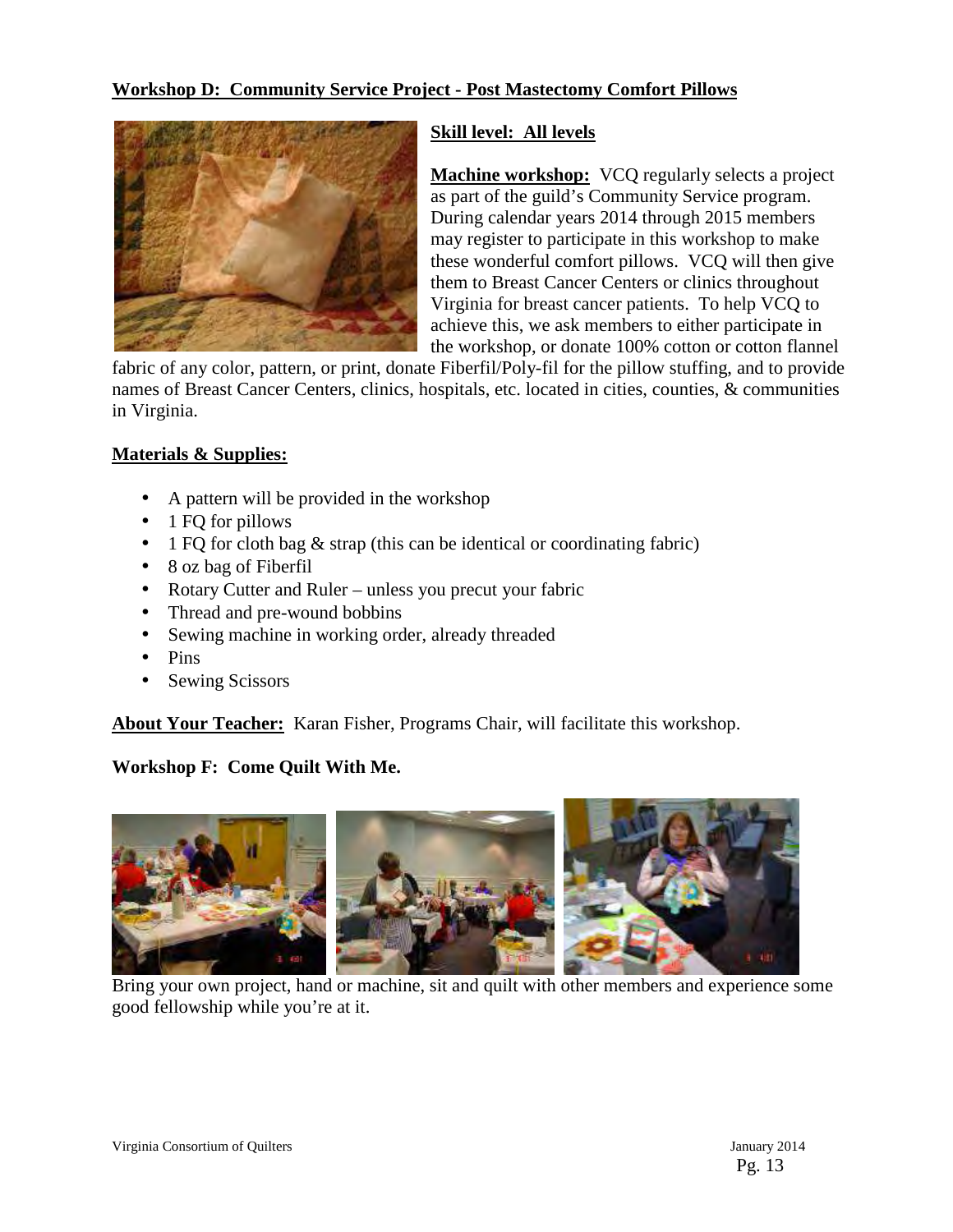VCQ will be scheduling meetings all over the state. If your guild would like to sponsor a meeting contact one of the Board members. If you know of a quilting teacher we would be interested in, please contact Karan Fisher, Programs Chair at karanfisher@cox.net, or 757-761-1173

#### **2013 FINAL MEMBERSHIP REPORT**

WOW! 2013 was a great year for VCO membership. As of December 31st there are 288 members; 75 New members and 213 renewals. And the momentum rolls on into 2014. There are already 9 New members and less than 95 members that need to renew. Dues are just \$20 a year and a membership form may be found in this newsletter or online at www.VCQ.org.

#### **2014 Membership Incentive**

This year is the 30th anniversary of VCQ and to help celebrate our theme, *"Quilting. . .Pass it On"* we are offering our members chances to win a gift package of 30 fat quarters. Pass on the knowledge of quilting by referring a new member to VCQ. For each new member you refer, your name will be entered into a drawing for the gift package which will be held at the November meeting in Harrisonburg. The more members you recruit the more chances you have to win. Just make sure to ask the person you recruit to write your name on the membership form as recruited by.

#### **TREASURER'S REPORT AS OF December 19, 2013**

Money Market: \$10,371.23 Checking Account: \$24,823.77 Vi Graves Scholarship Fund: \$600.00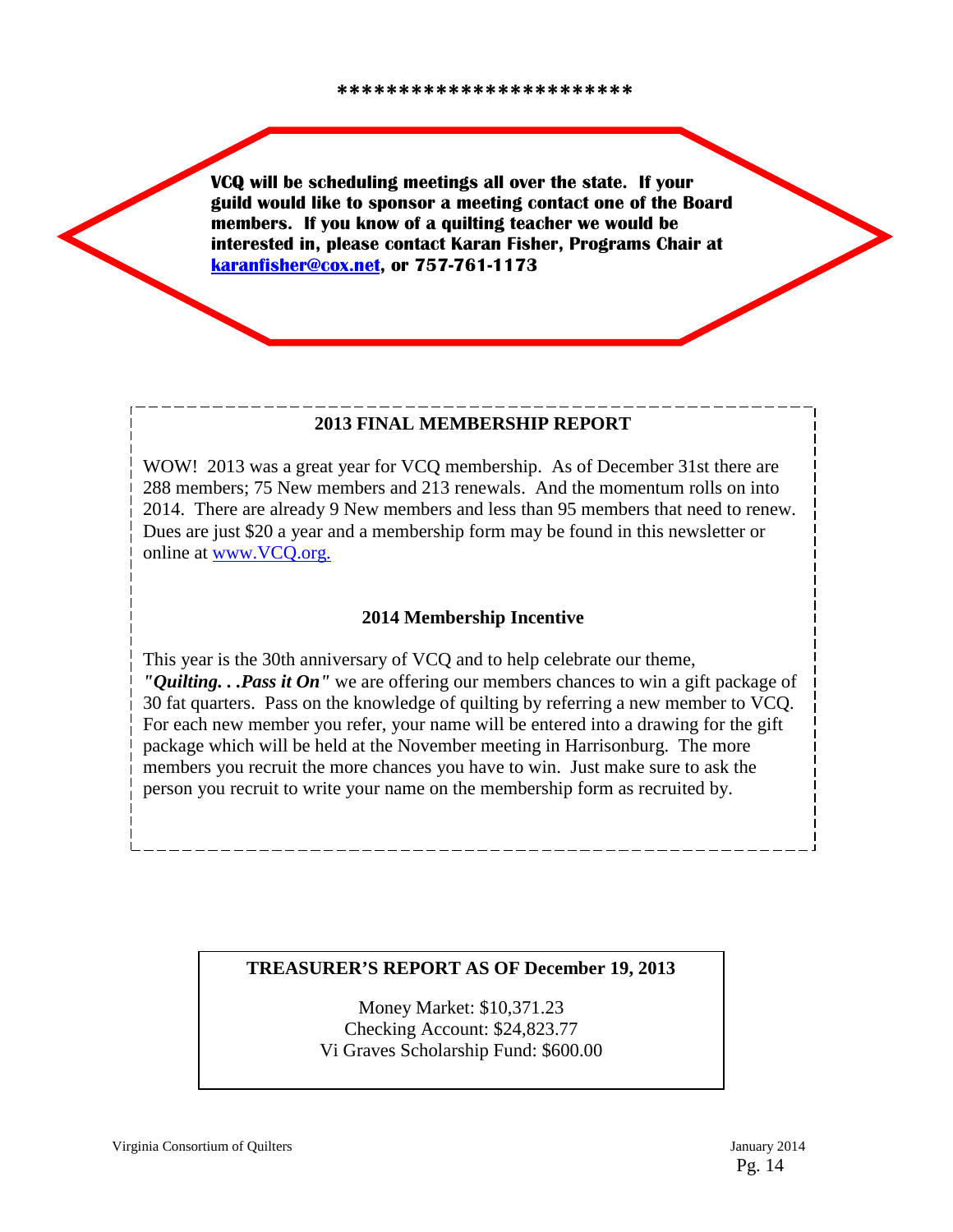## *Celebration NEWS*



#### **Final Payments Deadline is March 1, 2014**

The Vi Graves Scholarship Application deadline has been extended until February 15, 2014 for attendees this year. See the application in the newsletter to nominate any attendee.

Virginia Long Arm will have a booth in the Welcome Center and will be quilting any charity quilts you might have for any charitable organziation. You will need to fill out an information sheet when you register, we will only have space for 20 quilts. Quilt tops at a max. of 40" wide, and the backs being max of 45" wide and the length of each back 8" longer than the length of each top with batting the same size as the back.

#### **Some other reminders:**

#### *What are the meals like? What if I have special dietary needs?*

Meals are buffet style in the dining hall. Three meals per day are provided (beginning with dinner on Thursday and ending with breakfast on Sunday). Please contact us at VCQcelebration2014@yahoo.com to indicate any special dietary restrictions if you did not put them on your registration form. Every effort will be made to accommodate allergies or dietary restrictions but cannot be guaranteed.

#### *Silent Auction:*

Our intent is to offer some of the best handmade items, fabrics, kits, sewing machines, and other like items. We reserve the right to put items on the Peddler's Table. Silent Auction is being administered by Betty Blessin (336-520-4255 or bblessin@triad.rr.com).

#### *Peddler's Table:*

And, yes, there will be a Peddler's Table set up in the Auditorium throughout Celebration 2014.

#### *Tea Party Lunch:*

Bring your favorite hat and/or gloves to attend our Tea party Lunch.

#### *The* **"***Quilting … It's Timeless!***" challenge***:*

The Celebration 2014 team challenges you to create a mini quilt or quilt project, no larger than 72" in perimeter, which best communicates your interpretation of this year's theme, **Quilting…It's Timeless.** Pull from your **Past** experiences, search your **Present** ideas, and look into the **Future** to create your own time piece or piece in time or perhaps a timeless quilted piece of time. By all means, think outside of the Box or should I say outside of the Tardis.

#### *Meet & Greet the Teachers:*

On Thursday evening, attending faculty members will introduce themselves and show items being created in their weekend classes. Meet and greet each teacher, who will have a table to display their kits, supplies, patterns, and books for sale prior to dinner on Thursday evening. They will be glad to talk to you about the latest techniques and sign your books and patterns. Please visit their websites prior to the event.

#### *Evening Programs:*

Celebration 2014 is excited to bring you special lectures. Thursday evening's program introduces our faculty. The Friday and Saturday evening programs feature lectures by two faculty members. There is an admission fee to the evening programs.

| Thursday - "Buck Night"                | - \$1.00 for admission                                           |
|----------------------------------------|------------------------------------------------------------------|
| <b>Friday - "Nickel Pack Friday"</b>   | - Five 5" Squares of quality fabric for admission                |
| <b>Saturday - "Saturday Strippers"</b> | - One $2\frac{1}{2}$ . WOF Strip of quality fabric for admission |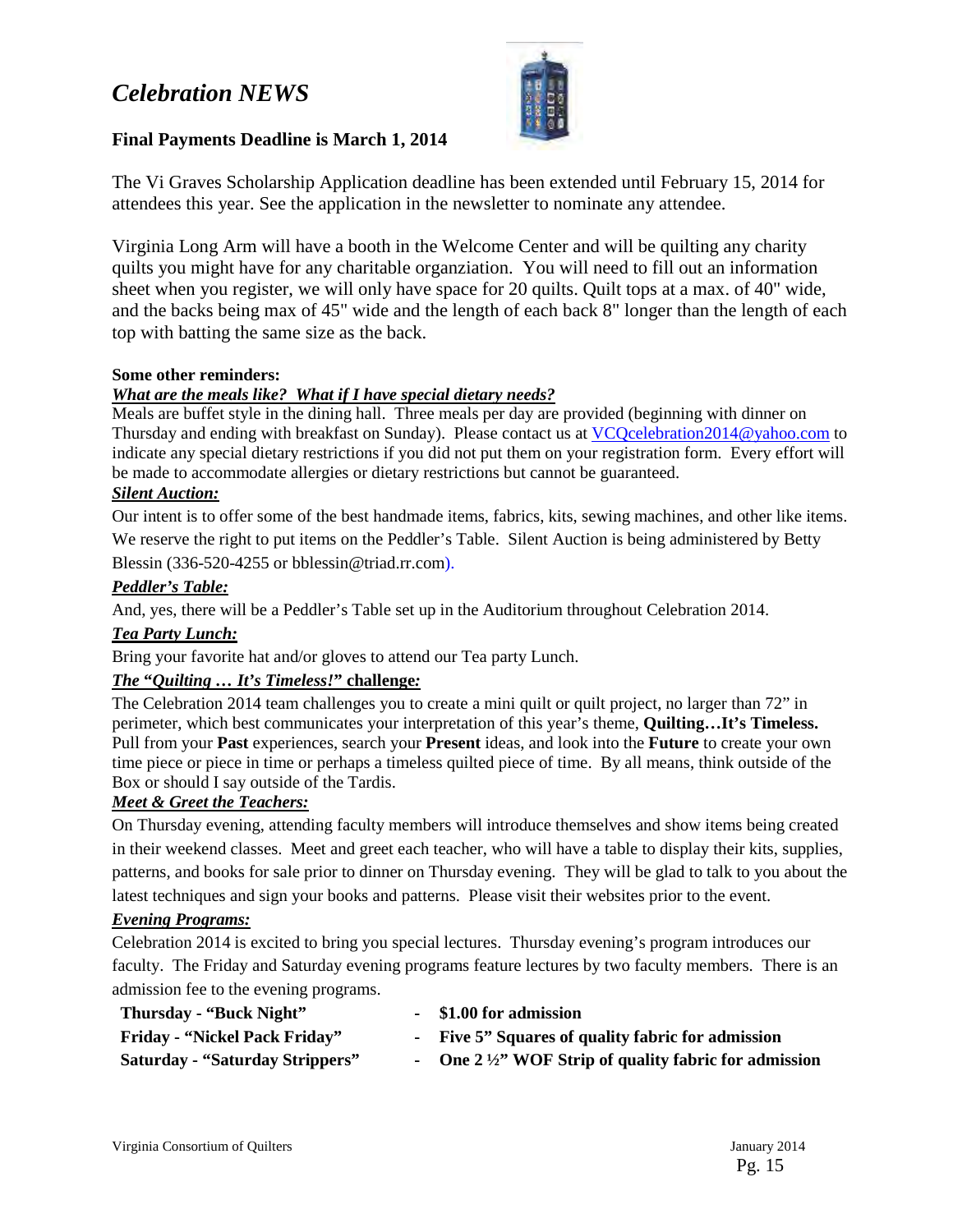#### **Virginia Consortium of Quilters Vi Graves Scholarship Application Submit by February 15 of Celebration Year**

The Vi Graves Celebration Scholarship was established to provide financial support for VCQ members to be able to attend the event. Vi was a VCQ member who loved Celebration and lost her life to cancer. Scholarships can be full or partial. Applications are submitted to the VCQ President and are confidential. A member can nominate another member in need.

| Name                                       |                                                 |                                                                                |
|--------------------------------------------|-------------------------------------------------|--------------------------------------------------------------------------------|
| <b>Street Address</b>                      |                                                 |                                                                                |
| City                                       | <b>State</b>                                    | Zip Code                                                                       |
| Home Phone Number                          |                                                 | <b>Cell Phone Number</b>                                                       |
| Email address                              |                                                 |                                                                                |
|                                            |                                                 | How long has nominee been a member of VCQ? _____ years                         |
|                                            |                                                 |                                                                                |
|                                            |                                                 | Describe how a scholarship would benefit the nominee:                          |
|                                            |                                                 |                                                                                |
|                                            |                                                 |                                                                                |
|                                            |                                                 |                                                                                |
|                                            |                                                 |                                                                                |
|                                            |                                                 |                                                                                |
|                                            |                                                 |                                                                                |
|                                            |                                                 |                                                                                |
|                                            |                                                 |                                                                                |
| <b>Applicant or Nominator's Signature:</b> |                                                 |                                                                                |
|                                            |                                                 |                                                                                |
|                                            |                                                 |                                                                                |
| Please submit to: Susan Price              |                                                 |                                                                                |
|                                            | 7414 Silver Pine Drive<br>Springfield, VA 22153 |                                                                                |
|                                            |                                                 |                                                                                |
|                                            |                                                 | Questions? Contact Susan Price (703)569-7421 or sueprice@cox.net               |
|                                            |                                                 | This application will be held confidential, reviewed by the President and Vice |
|                                            |                                                 | President and shredded at the end of the application process.                  |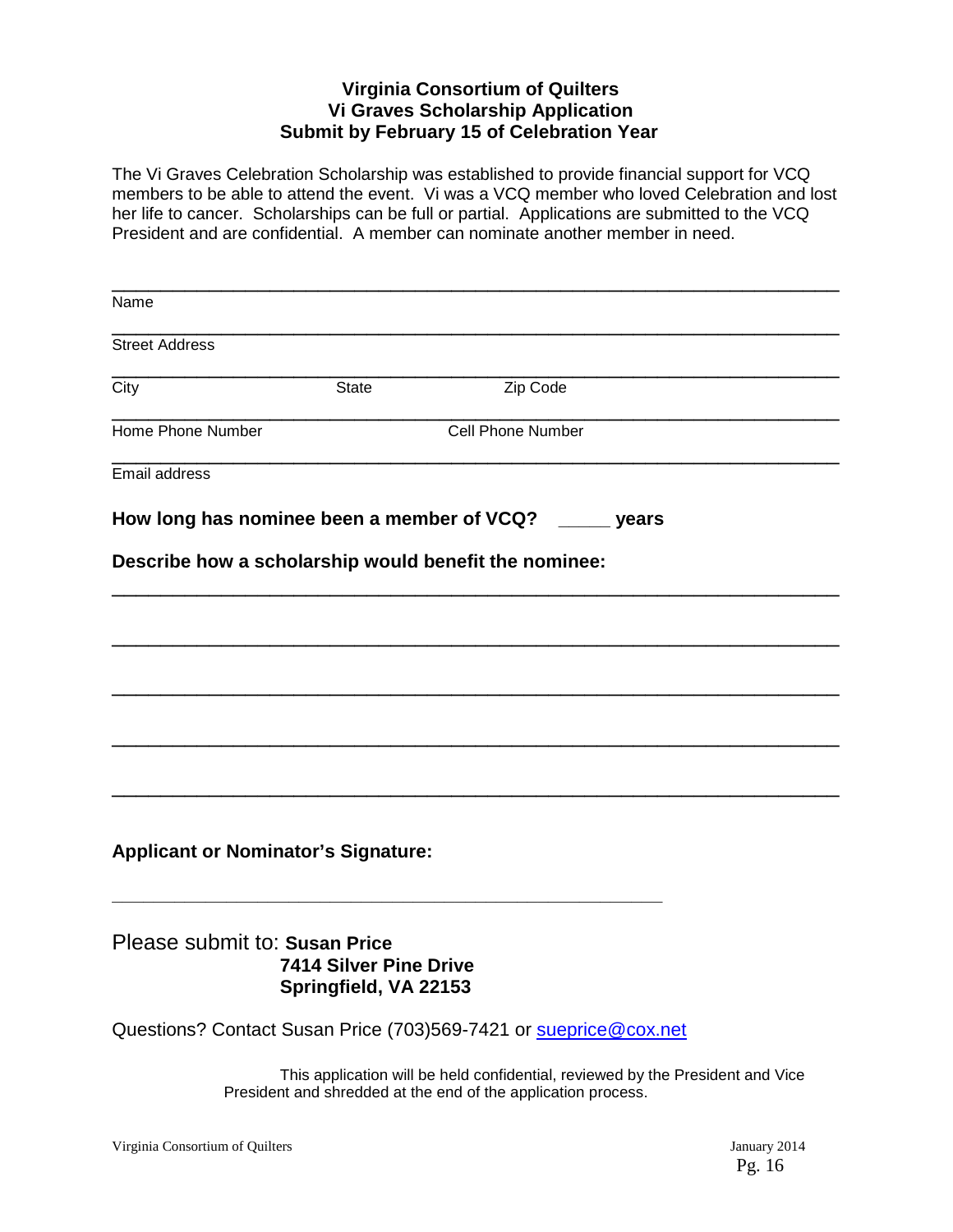

 **Special Exhibit by Jennie Rayment from Great Britain Quilts and Wearables, Art Quilts Vendor Sponsored Awards "Viewers Choice" Contest Workshops and Lecture Extensive Vendor Mall Appraisal on Saturday** 

## **Workshops starting July 9th with:**

**\* Jennie Rayment from Great Britain \* Susan Brittingham, VA \* \* Amy Steward Winsor, NC \* Marilyn Wall, SC \* Mary Kerr, VA \***  Class registration required

# **Vendor Mall and Quilt Exhibit**

*Wednesday, July 9: "Artist Reception & Book Signing" 2.30 – 4 PM*  **" Grand Opening of Exhibit" 3 – 6 PM Thursday, July 10 & Friday, July 11: 10 AM – 6 PM Friday, July 11: "Award Ceremony and Lecture" starting at 6.15 PM Saturday, July 12: 10 AM – 5 PM**

> **Daily Admission:…………… \$7.00 Air Conditioned Multiday Admission:………\$10.00 Elevator to Classroom**  Carpool (5+ each/daily):....... \$5.00 **Handicapped Accessible Children 12 and under FREE** Free Parking

**Blacksburg Middle School 3109 Prices Fork Road Blacksburg, VA 24060**

For a show brochure please send long self-addressed stamped envelope to: Blue Ridge Quilt Festival c/o Karin Täuber P.O.Box 11151 Blacksburg, VA 24062

**Email: BRQFest@aol.com www.BRQFestival.com**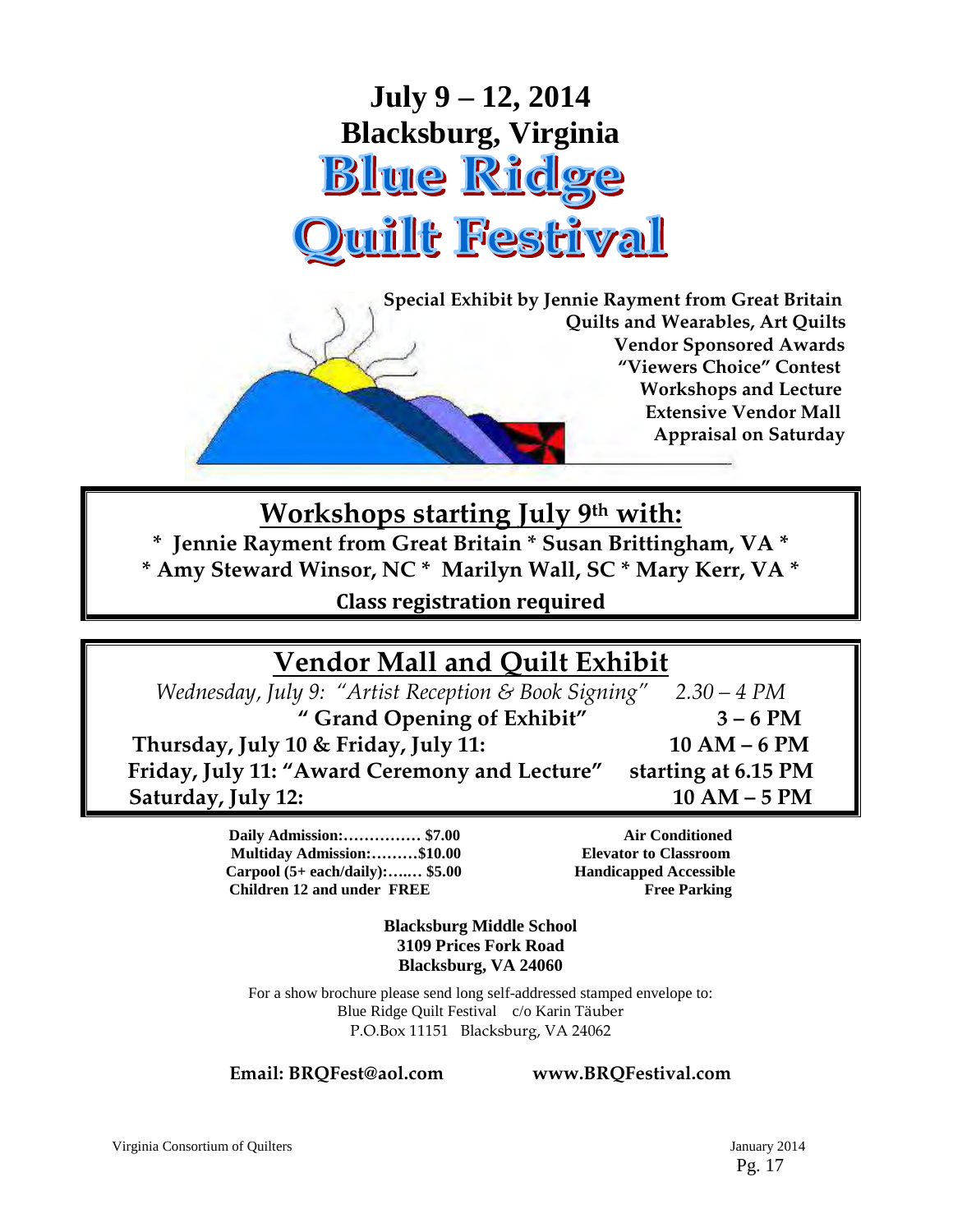#### **Copyright Quiz for Quilters**

**What do you know about copyright as it applies to quilting? We discussed this topic at a recent board meeting and the board members thought it was an important topic to share with the VCQ membership. Take the quiz below to see how knowledgeable you are.** 

- 1. You have just been to the greatest quilt workshop where you learned lots of new ideas. You enthusiastically tell your friends about it, because they were disappointed they were not able to go. Do you : a) offer to give them a lesson in the technique;
	- b) photocopy the class notes and patterns for them;
	- c) only tell them to sign up for the class next time.
- 2. The Quilt Show was wonderful, and you take photographs of all your favorite quilts. Does this infringe on copyright?
	- a) yes;

b) no, it was OK as there was no sign prohibiting photographs;

- c) no, because quilts on public display can be photographed.
- 3. You find the pattern you want for your next quilt in a book. Do you :
	- a) photocopy the relevant section of the book;
	- b) photocopy the whole book, because it has lots of good patterns.
	- c) draw up the pattern yourself, following the design in the book.
	- d) purchase the book for your own use
- 4. You have just seen a quilt pattern in a magazine that you think your guild members would enjoy for their next block of the month. Do you :
	- a) photocopy the pattern and submit it to the newsletter;
	- b) redraw the pattern, and submit it;
	- c) do nothing because both of the above are breach of copyright.
- 5. You are planning to do some quilt teaching. The teacher who taught you was really excellent. Do you : a) copy her teaching plans, notes, samples and quilts; b) use the work of your teacher to help you, but you make your own notes, lesson plans and samples. c) you try to teach as differently as possible from your teacher, to avoid copyright problems.
- 6. You have designed a quilt pattern which you market successfully. It is a "nice little earner" for you. In your will, do you ;
	- a) ignore it, because copyright of the pattern dies with you;

b) assign the copyright to a family member because if they own the copyright, then they may potentially benefit from it forever;

c) assign the copyright to a family member, because if they own the copyright, they can benefit from it for 70 years after your death, which is when copyright ceases.

This is a portion of the **Copyright Quiz for Quilters**; go to http://www.quilt.com/FAQS/CopyrightFAQ.html for additional questions.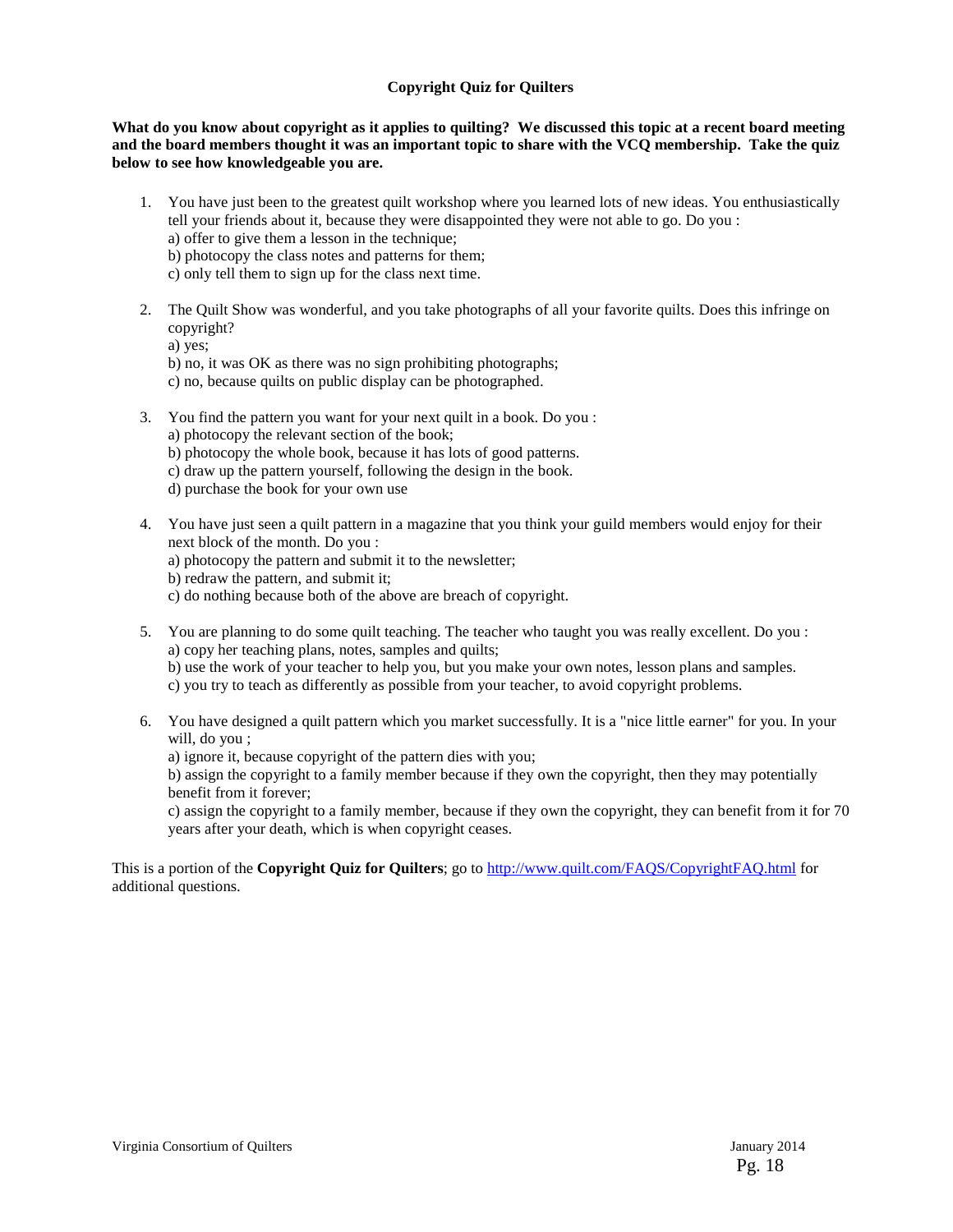Answers to Copyright Quiz

- 1. "Copyright does not protect ideas, concepts or schemes. Rather, it protects the manner in which the idea or information is expressed." Copyright does not protect techniques; thus, while you may verbally share with your friends what you did in a workshop (a), to photocopy the notes for them (b) is infringement of copyright. Your friends would be well advised to take the class anyway (c), recognizing that your explanation of the ideas will not be as complete as the original workshop, and of course this would entitle them to any notes, patterns, etc.
- 2. Craft work which is on temporary display may not be photographed without permission from the copyright owner. Taking photos of quilts without permission is an infringement of copyright (a). The fact that there is no sign does not necessarily mean you have permission (b), although it may if the exhibit organizers have asked exhibitors to allow photography as part of the conditions of entering the show, as many do. Always check with the organizers what the situation is, or ask specific permission of the quiltmaker. Because the quilts are on temporary exhibition (not permanent) they are copyright and thus (c) is incorrect.
- 3. Publication of a pattern usually implies that the reader is allowed to use the pattern for their own personal use (a), and many quilting books and magazines will contain a statement to this effect. Copying the pattern yourself rather than photocopying it is still copying (c), but is allowable for personal use, as for (a). Photocopying a whole book (b) is an infringement of copyright. Some libraries post signs over the copiers stating the copyright laws permit copying of up to one chapter, or 10% of a book for personal or research needs. It probably holds true elsewhere.
- 4. Photocopying and submitting a design from another publication (a) is an infringement of copyright. It would be permissible to redraw the pattern yourself (b), but only if it is a design already in the public domain, such as the Ohio Star, or one of the many traditional block designs. However, if the pattern is original to a particular person, then permission from the designer is necessary for it to be published.
- 5. Definitely not (a)! Basing your work on the ideas of others is permissible (b), but you must do all your own notes, samples, etc. We all learn from each other, so (c) is not realistic.
- 6. "Copyright generally lasts for 70 years after the end of the year the author died." After this time, the work is often said to be "in the public domain". Copyright is something owned, and therefore can be assigned to someone else, or inherited. Thus (c) is correct, but (a) is not, and (b) is not correct because copyright expires after 70 years from the death of the original author or creator.

Quilting & Copyright Information (sources below)

- 1. Work published prior to 1923 is in the public domain, which includes common quilt block designs; anyone can copy, use or sell these designs. A published pattern using a public domain block must be treated in a new way or with say, a new method of construction to be considered an original work. The copyright for directions and illustrations belongs to the author. Copyright is for the life of the author plus 70 years; for a work done anonymously, or if it was done for hire, its copyright protection lasts 95 years from the year of its first publication, or 120 years from the year of its creation, whichever is the earliest.
- 2. Fair use applies to using a small portion of a copyrighted work, as for review or commentary. Even if you meet all the requirements of the fair use test you still cannot copy and publish an entire pattern. (Publishing includes copying a pattern and sharing it with others.)
- 3. Even if you don't find information on a pattern about copyright, it is still protected. There is no requirement that something be filed with the copyright office or marked in anyway in order to be protected. As soon as it is created it is protected by copyright. The rights belong to the creator or the creator's employer or someone the creator has given them to.
- 4. If you are a quilt or pattern or fabric designer, it is not required that you formally protect your designs, but it makes it easier for you to protect your legal rights in the event of infringement. You can register with the copyright office at http://www.copyright.gov/; each registration costs \$35 online. Registration creates a public record and is required before an infringement lawsuit can be filed. Even if you don't formally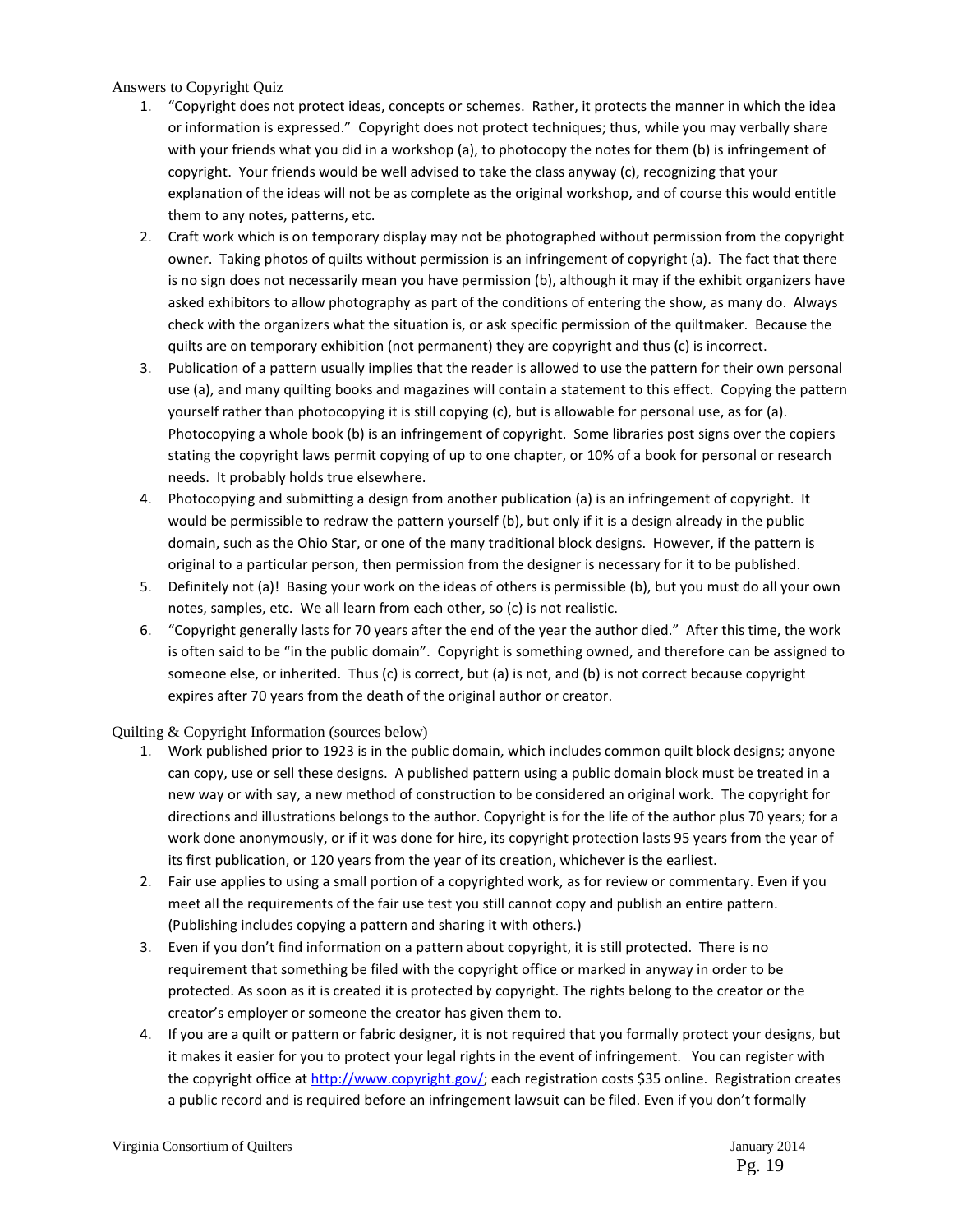register an item, it is a good idea to include "©Jane Doe 2013" to remind people that your work is protected. (Only applies to the pattern, not items made from the pattern.)

- 5. Patterns available for download on the internet: some are available for free for your personal use. In this case, if you want to share a pattern with someone, direct them to the site to download the pattern. If a pattern is available for purchase on the web, each person who uses the pattern needs to purchase it. It is copyright infringement for one person to purchase and download a pattern, then make copies and distribute it.
- 6. Sharing patterns from books we all share books and patterns with each other from time to time. If a friend borrows a book or you copy a pattern for someone, nothing will happen – unless of course you talk about it in a place or situation that calls your actions into question. However, if a pattern from a book is being used to teach a class or workshop, each student should be required to buy the book. It is copyright infringement to copy a pattern from a book and distribute it in a public forum.
- 7. Adapting a pattern in some way, (ie. changing its size or slightly modifying directions) does not give you a copyright - changes must be significantly different for it to be considered an original work.
- 8. Titles are not copyrighted.
- 9. You can copyright specific instructions and illustrations, but not an "idea" or "concept".
- 10. If you want to use someone's pattern to teach and can't find it to purchase, contact the copyright owner & ask permission.
- 11. If you teach for quilds or shops, be aware that whatever you are teaching, either you own the copyright to the item or design, OR you must include purchase of the book or pattern in the supply list or as part of a kit fee if you as the teacher will provide the pattern. This would include internet patterns as well as paper patterns.
- 12. As a state organization we try to follow correct and ethical procedures regarding copyright.

Sources of Information:

- 1. Government's copyright site http://www.copyright.gov/
- 2. Quilter's Copyright FAQ http://www.straw.com/equilters/library/quilt\_issues/quilt\_copyright.html
- 3. Copyright Quiz for Quilters http://www.quilt.com/FAQS/CopyrightFAQ.html (adapted on page 1)
- 4. Blog chat about copyright http://www.freshlypieced.com/2013/03/a-little-chat-about-copyright.html
- 5. SAQA Copyrights & Quilting http://www.saqa.com/resources.php?ID=2282
- 6. Quilting, Knitting and Copyright Law http://www.tabberone.com/Trademarks/CopyrightLaw/Quilting/Quilting.shtml



# PG Fiber2Art

Susan Price and Elizabeth Gibson **Original Design Thermofax Screens** Custom Screens from your designs Etsy Shop: http://www.etsy.com/shop/PGFiber2Art Email: PGFiber2Art@gmail.com Original design thermofax screens for use on fabric, paper, or other surface design. Use with screen printing inks or textile paints.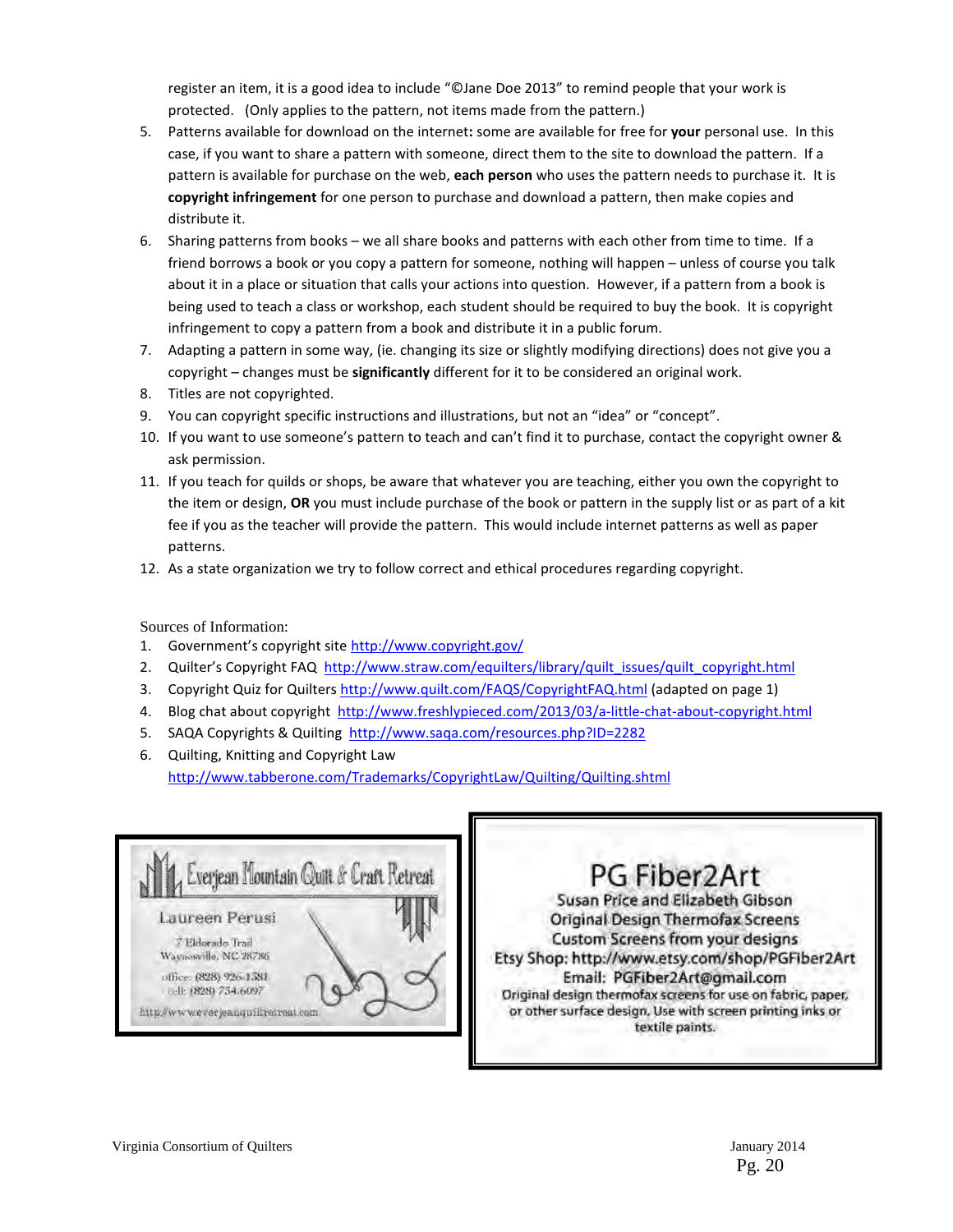#### VCQ WORKSHOP REGISTRATION FORM

Registration form deadline: **February 21, 2014 Registrations will close after this date without exception. Any registrations postmarked after February 21, 2014 will not be accepted and will be returned. Any workshop cancellations prior to the deadline are eligible for a refund.** Name\_\_\_\_\_\_\_\_\_\_\_\_\_\_\_\_\_\_\_\_\_\_\_\_\_\_\_\_\_\_\_\_\_\_\_\_ Member\_\_\_\_\_ Non-Member\_\_\_\_ Address City State Zip Phone **Email** Choice of Workshop (includes lunch). Circle letters and indicate choice on line**. In the event your workshop choice is full and you are placed in CQWM, do you want the \$5.00 refund or donate it to VCQ? \_\_\_\_ Refund \_\_\_\_VCQ (please check your preference).**  Class A: Introduction to Chenille with Brenda Gerhart Class B: Reproduction Civil War Block with Lisa House Class C: Introduction to Redwork with Nancy Street Class D: Community Service Project with Karan Fisher Class E: Come Quilt With Me 1st choice\_\_\_\_\_\_\_\_\_\_\_\_ 2nd choice\_\_\_\_\_\_\_\_\_\_\_\_3rd choice\_\_\_\_\_\_\_\_\_\_\_\_ Cost Member, Workshop  $\vert$  \$30 Member, Come Quilt with Me/Comm. Svc \$25 Non-member, Workshop  $\begin{array}{c} \text{[}345 \text{]} \end{array}$ Non-member, Come Quilt with Me/Comm. Svc \\$35 Host Guild Non VCQ committee member  $\frac{1}{10^{**}}$  lunch only \*\*A host guild non-VCQ committee member may register as a guest only for \$10 to include lunch and the business meeting. A non-VCQ visitor may attend any business meeting only and both must pre-register in order to have an accurate count for lunch. Amount enclosed:  $\$\$  Pattern or supply fee, if any, is paid to teacher at time of class. Are you willing to be a class helper? Yes No Would you like us to provide a sewing machine for your use in one of the classes? Yes No Are you bringing a sewing machine to Come Quilt with Me? Yes No Were you referred or invited by a VCO member? Yes No If so, please write in their name Special lunch requirements: Box lunches with a sandwich will be provided Vegetarian\_\_\_ Gluten-free\_\_\_ Allergic to \_\_\_\_\_\_\_\_\_\_\_\_\_\_\_\_\_

Send class registration form and your check payable to VCQ to: **Karan Fisher, 1213 Rittman Road, Virginia Beach, VA 23464** 

Questions? Contact Karan Fisher @ 757-761-1173 or karanfisher@cox.net.